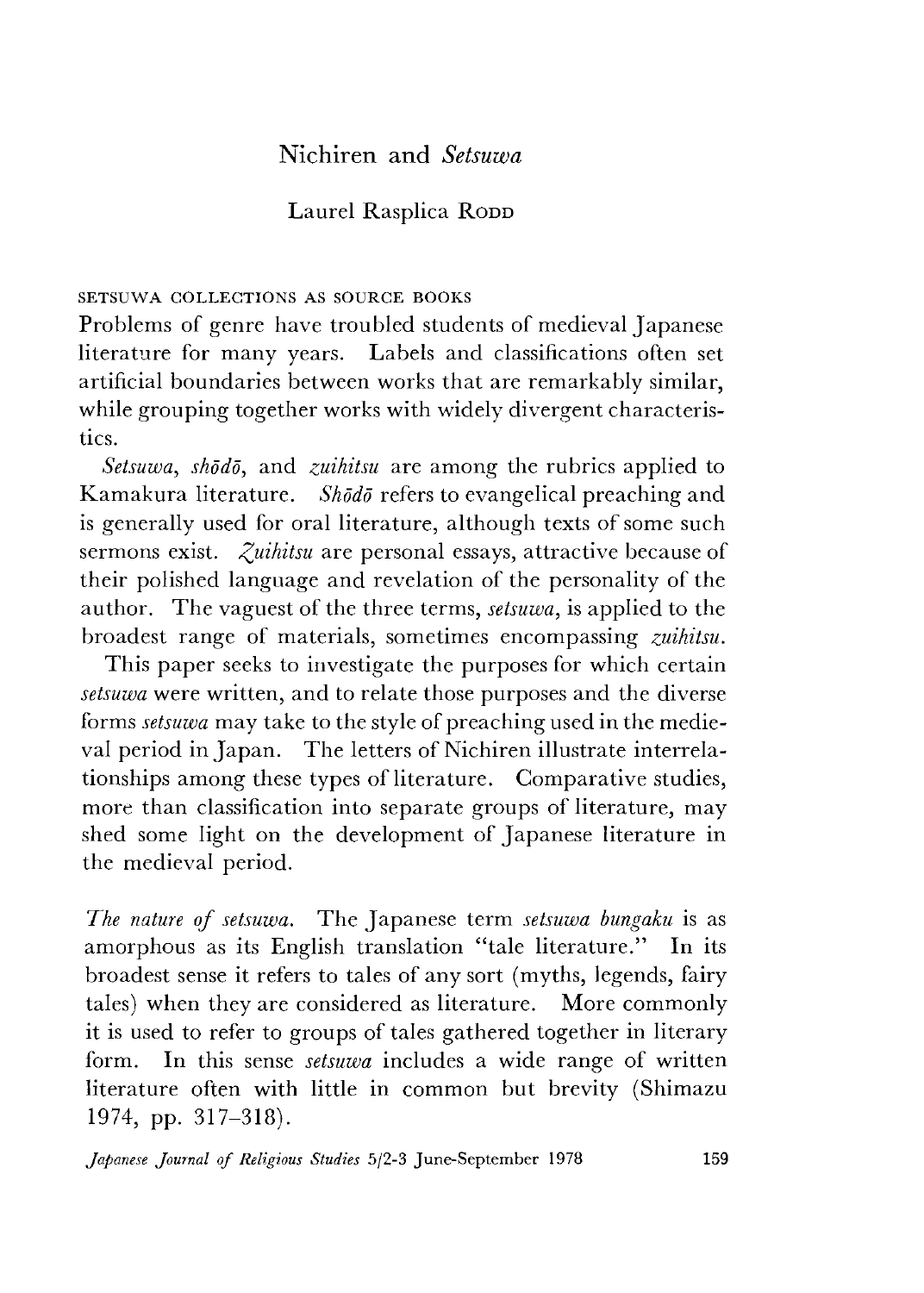#### Laurel Rasplica Ropp

Because of the general lack of development of the narration and the flat style of most tale collections, *setsuwa* are said to have "primitive literary form and content" (Shimazu 1974, p. 317). This does not mean that these written stories are products of the masses or that the collections are the outgrowths of village storytelling, however, for the authors of most collections were welleducated priests or courtiers. Yet if they are not true "popular" works of literature, the question arises as to what role such works play in Japanese literature.

Until recently scholars in Japan and the West rather facilely dismissed the *setsuwa* as of insignificant literary merit. A recent surge of interest in the medieval period in Japan and in nonaristocratic genres, conversely, has led not only to some extravagant claims for their value but also to a generally accepted more conservative view that the best of the collections, at least, have some positive literary qualities. Even granted this latter view, however, there still remain questions as to the value to assign to the majority of collections and as to the role *setsuwa* play in the Japanese literary context.

In coping with the volume of material, it is helpful to note that

more than half of the extant collections from the period up to 1333 are purely Buddhist, and if the Buddhist tales in works of mixed content are taken into account, the proportion of Buddhist tales to all others in these collections must be nearly two to one (Mills 1970,  $p. 5$ ).

Some religious purpose seems indicated by this preponderance of religious materials.

As for the intended audience, we can imagine several possibilities: the masses of the illiterate population for whom these simple stories seem most appropriate; the court ladies who wrote and read the courtly romances that dominate the literature of earlier centuries; or priests who might be most interested in the subject matter. None of these answers, however, is satisfying: the illiterate could not have read the Japanese collections, much less the ones written in Chinese; courtiers accustomed to fairly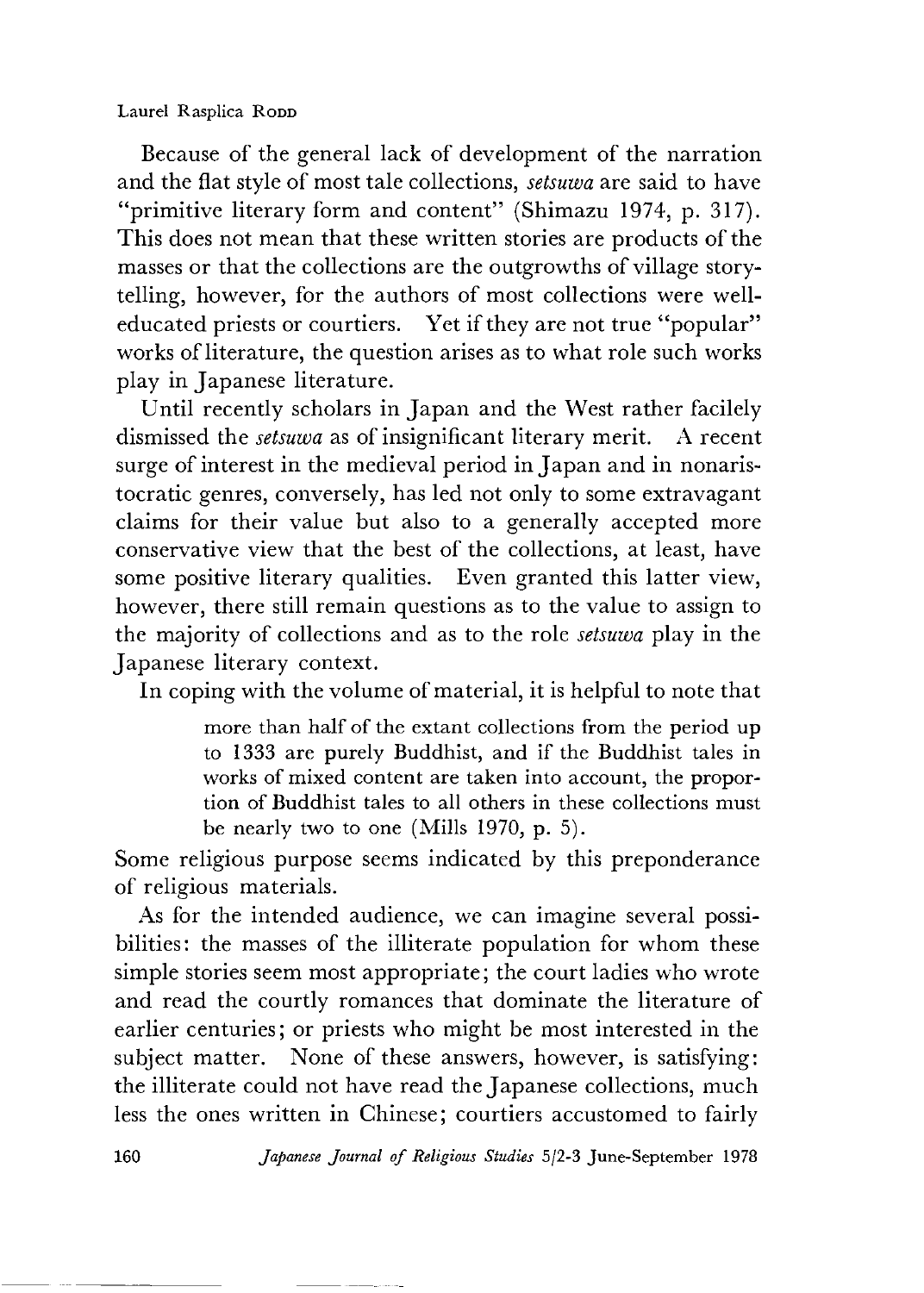sophisticated literature might have demanded more extensive development; priests would surely have found the tales too puerile and the doctrine too simplistic and commonplace for their own pleasure.

It is in this connection that the letters of Nichiren, a thirteenthcentury priest, prove valuable, for they illustrate one way in which the tales were used and provide concrete examples of audience. The peak in the production of tale collections occurred during the late Heian and the Kamakura periods (around 1050 to 1333). This was also the period when Buddhism spread throughout Japanese society, carried by a new class of nonmonastic priests, of whom Nichiren was one.

The upsurge in the number of tale collections during this time of Buddhist growth may not be coincidental and permits the supposition that many of the collections were intended not as written literature but as source books for oral presentation.

*Religious use of setsuwa.* The earliest collections of tales, such as the early ninth-century *Nihon ryōiki*, contain Buddhist stories tales to illustrate the workings of karma in this life or to describe the horrors of the hells and the pleasures of the paradises in which one might be reborn. The morals of the stories are very simple, and the plots appeal to those untutored in religious matters. But it is certain that these stories were not to be read by the untutored, for they are written in Chinese, which was studied only by priests and educated laymen. It was through oral presentation by priests that such stories reached the unlearned. Tales were used in the course of sermons as simple, concrete illustrations of doctrine.

From the beginnings of Buddhism in Japan, lectures on various sutras were held at regular intervals at all temples. Generally these consisted of much pageantry and a fairly dull lecture. The parables were undoubtedly the most interesting part of these sermons, which followed an established order: reading of the sutra in Chinese, commentary on the individual Chinese charac-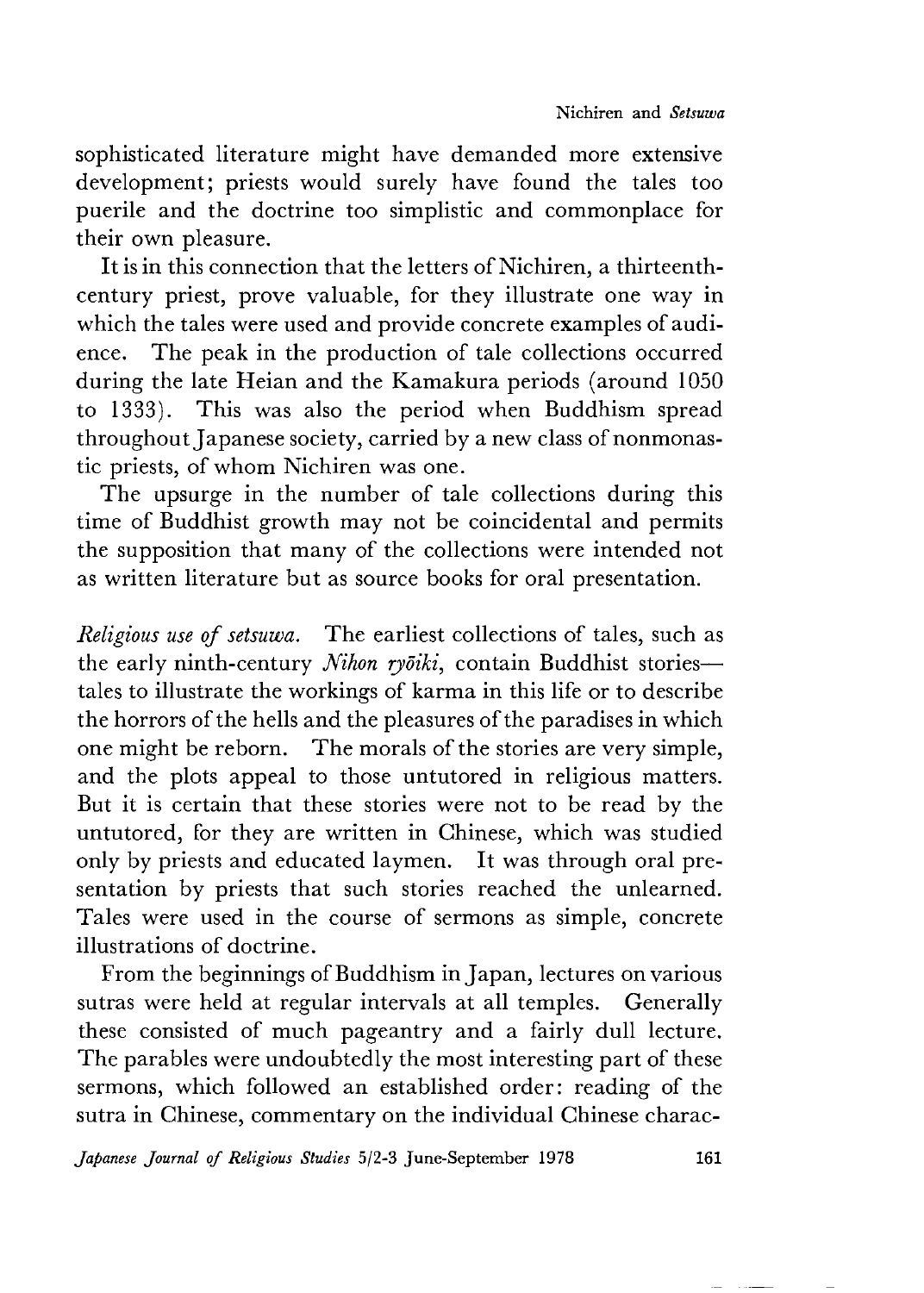ters in the title of the sutra, and finally explication of the meaning of the passage. In this final section the priest would illustrate this meaning with analogies and tales (Kadokawa and Sugiyama 1967, vol. 5, p.  $166$ ).

The language of the sermons in early times was flowery and difficult, but the illustrative tales were presented in terms the audience could understand. In all the medieval Japanese language tale collections, there is a corresponding popular feel about the language used. It has none of the ''allusive vagueness and economy" of *Genji monogatari* and other works of the aristocratic tradition, being, rather, "prolix, repetitive," and simplistic. Even the works in Chinese have a simple style, often heavily influenced by Japanese (Mills 1970, p. 34).

There are a number of works, not generally included as part of *setsuwa bungaku*, that are acknowledged to be collections of notes for sermons.<sup>1</sup> These are considered to have been written for this purpose because they contain notes on doctrinal matters and interpretations of the sutras as well as plots of parables and tales and reflective passages like those in the *setsuwa* collections.

By analogy, and judging from the customary lack of appeal in narrative and style, it seems likely that many of the *setsuwa* collections were compiled and served primarily as source books for priests to use in preparing services and sermons. The Buddha himself encouraged the use of parables and anecdotes as *updya,* devices or means to the end of leading people at different stages of understanding along the road to enlightenment. The *Lotus sutra,* especially, one of the most popular sutras in Japan, is filled with parables told by the Buddha. Adaptations of these parables and stories of the enlightenment and worldly benefit derived from Buddhist faith and practice make up the bulk of the early tale collections and form a large part of later ones. Priests, following the Buddha's example, made

<sup>1 .</sup> *Hokke hyakuza, Uchigikishu,* and *Kanazawa bunko-bon bukkyd setsuwashu* are said to consist either of notes taken from sermons or notes prepared for use in sermons (Mills 1970, pp. 12, 33).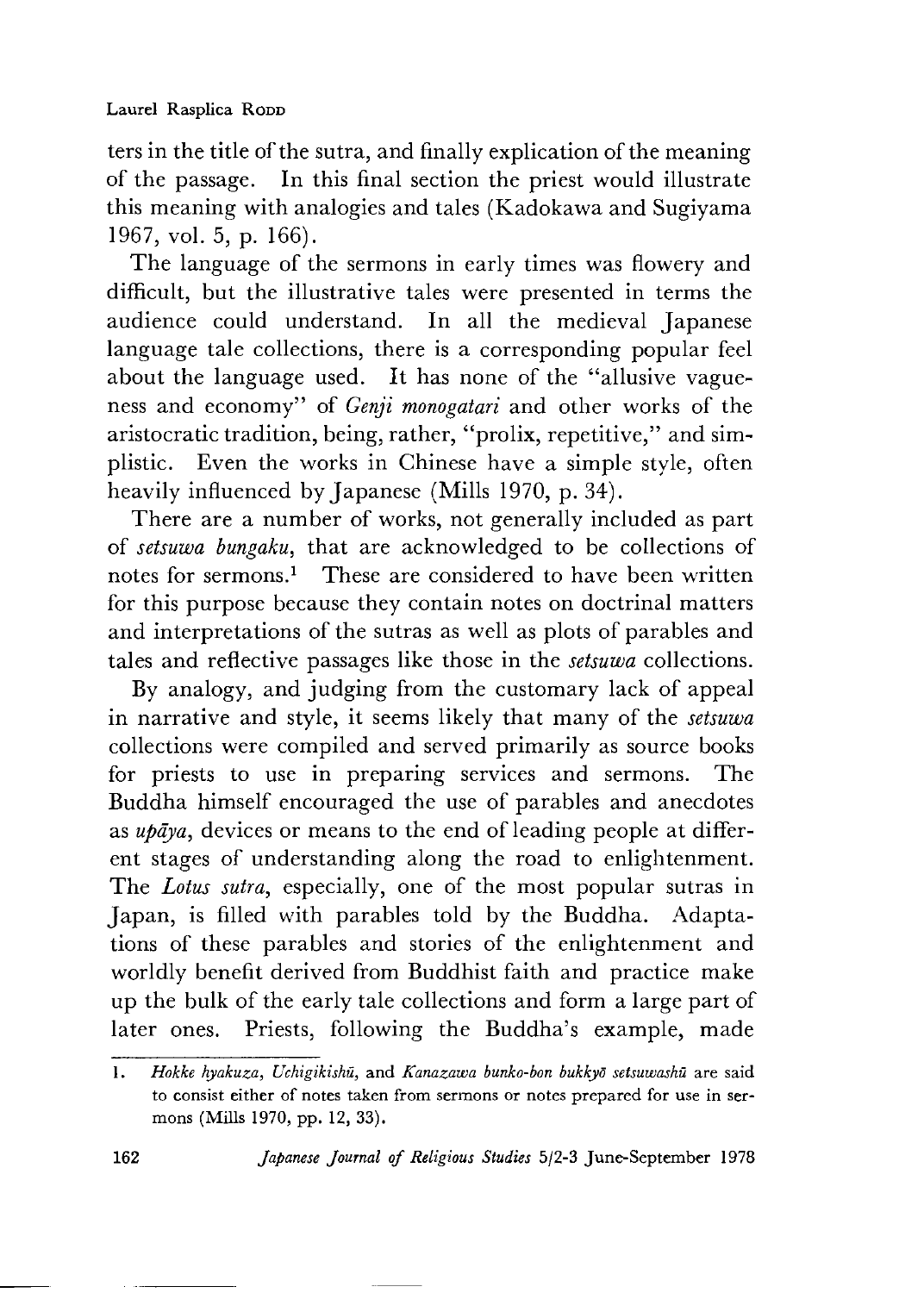lavish use of them in their sermons. Gradually the stories became the most important part of the service.

This change in the service came about partly because of a change in Buddhism. When Buddhism was first introduced to Japan, there was little sectarian consciousness, but by the Kamakura period, the situation was very different. Many priests, called *nijvri, sekkydsha,* or *shoddshi,* among other names, had moved their now simplified teachings out of the great temples and carried them directly to the people. Commoners, peasants, fishermen, and warriors, excluded in the early aristocratic days of Japanese Buddhism, now became coveted audiences as new and competing sects sought followers. Wandering priests of these new sects preached to the illiterate and poor as well as to the rich and educated, in temples, when they were invited, or in homes and on the streets. Sermons became less structured; they were now individual efforts to persuade the hearers to faith and to teach elementary points of doctrine.2

Even services and ceremonies at the temples acquired a new character. The atmosphere at such services was "that of a carnival, with all manner of means employed to appeal to and sway the minds of the congregation" (Mills 1970, p. 35). Plays, music, and vaudeville-like programs— festivities that evolved into the No drama— enlivened the proceedings. An essential part of such entertainments was story-telling, and secular tales as well as religious had their place.

Many stories not specifically Buddhist were recited by itinerant entertainers such as the *biwahdshi,* nominally priests, who traveled about reciting ballads and telling stories to the accompaniment of the lutelike *biwa?* These ballads, founded in the tradition of the oral tales about military exploits, reached the brilliance of epic poetry with the *Heike monogatari.* Though a war tale, the *Heike* is hardly a glorification of war; it illustrates

<sup>2.</sup> See Kikuchi (1968) for an extensive discussion of the new styles of preaching.

<sup>3.</sup> See Ruch (1977) for a study of the "vocal literature" of the Kamakura and Muromachi periods, and its performers.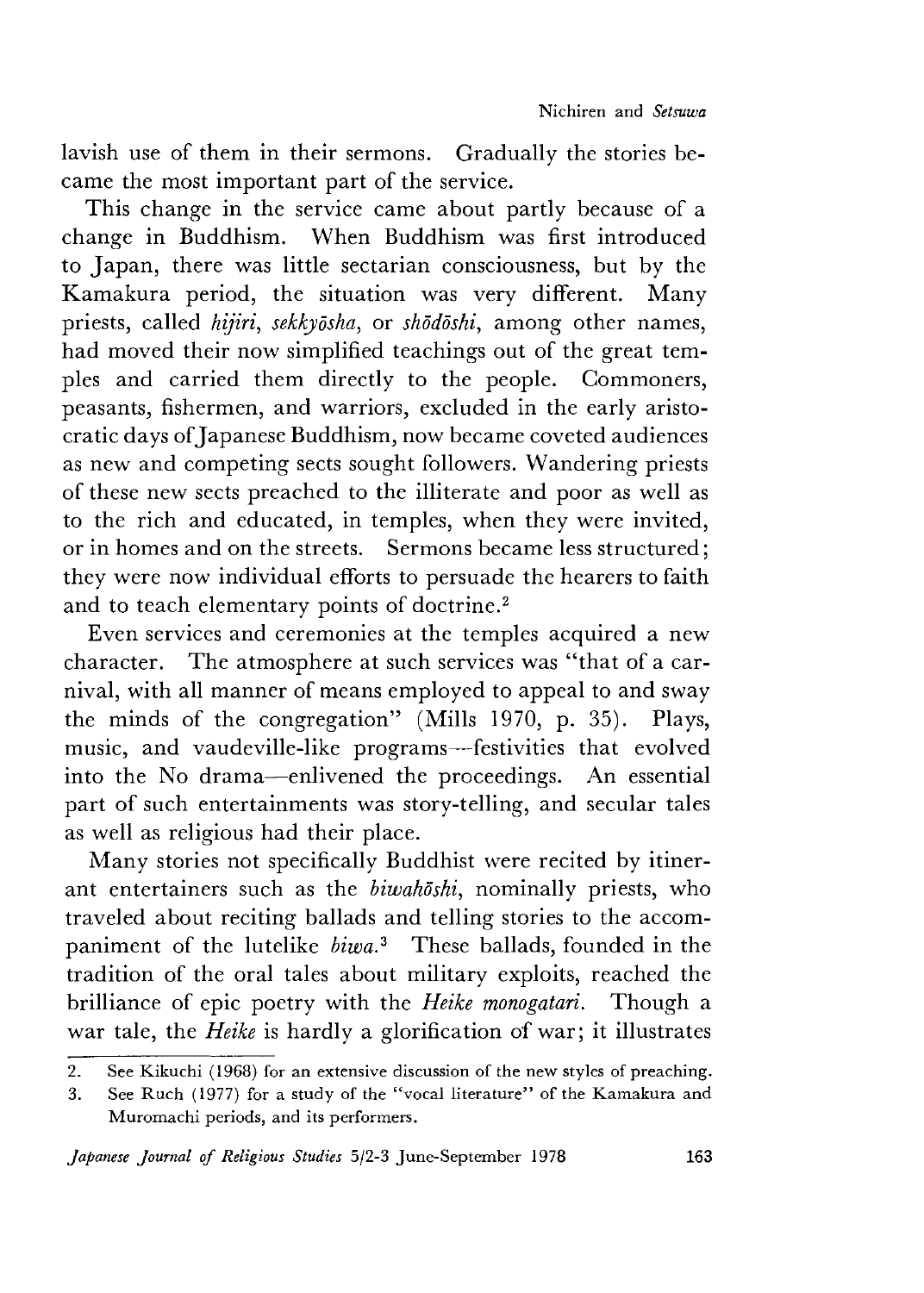the pervasive Buddhist nature of medieval Japanese literature. The famous opening lines set the tone:

> The sound of the bell of the Gion Temple echoes the impermanence of all things. The pale hue of the flowers of the teak tree show the truth that they who prosper must fall. The proud do not last long, but vanish like a spring night's dream. And the mighty too will perish in the end, like dust before the wind.

Entertainment it was, and in this case great literature too, that these priests were purveying, but there was also an underlying didacticism, conveying the Buddhist world view of impermanence and the inevitability of suffering. In this way even tales that seemed to have no connection with religion could present a theme that would lead into a sermon. Any tale that could capture the attention of the audience had a place.

Variations on two types of sermons were used by these priests. One was the parable-centered lecture, the other the lyrical, emotional description of personal religious experience (Kikuchi 1968, p. 57). These two types of preaching correspond to the two main types of *setsuwa* collections that appeared during the thirteenth century, a century during which at least fifteen new collections were compiled. It seems probable that a good proportion of the outpouring of collections was assembled for the practical use of preachers seeking new materials and more varied anecdotes to capture the attention of different audiences.

Among the *setsuwa* collections the style varies from one of bare sketching of plot outlines to the richer texture of essays. The latter collections, such as *Kankyo no tomo* and *Senjūshō*, are close to the Japanese genre of *zuihitsu.* Like *pensees,* they are notes of random thoughts on random subjects, combining anecdote, analogy, and the author's own experiences with his philosophical and emotional responses to them.

#### **NICHIREN AND SETSUWA**

*Nichiren's letters.* Among Nichiren's writings are letters, some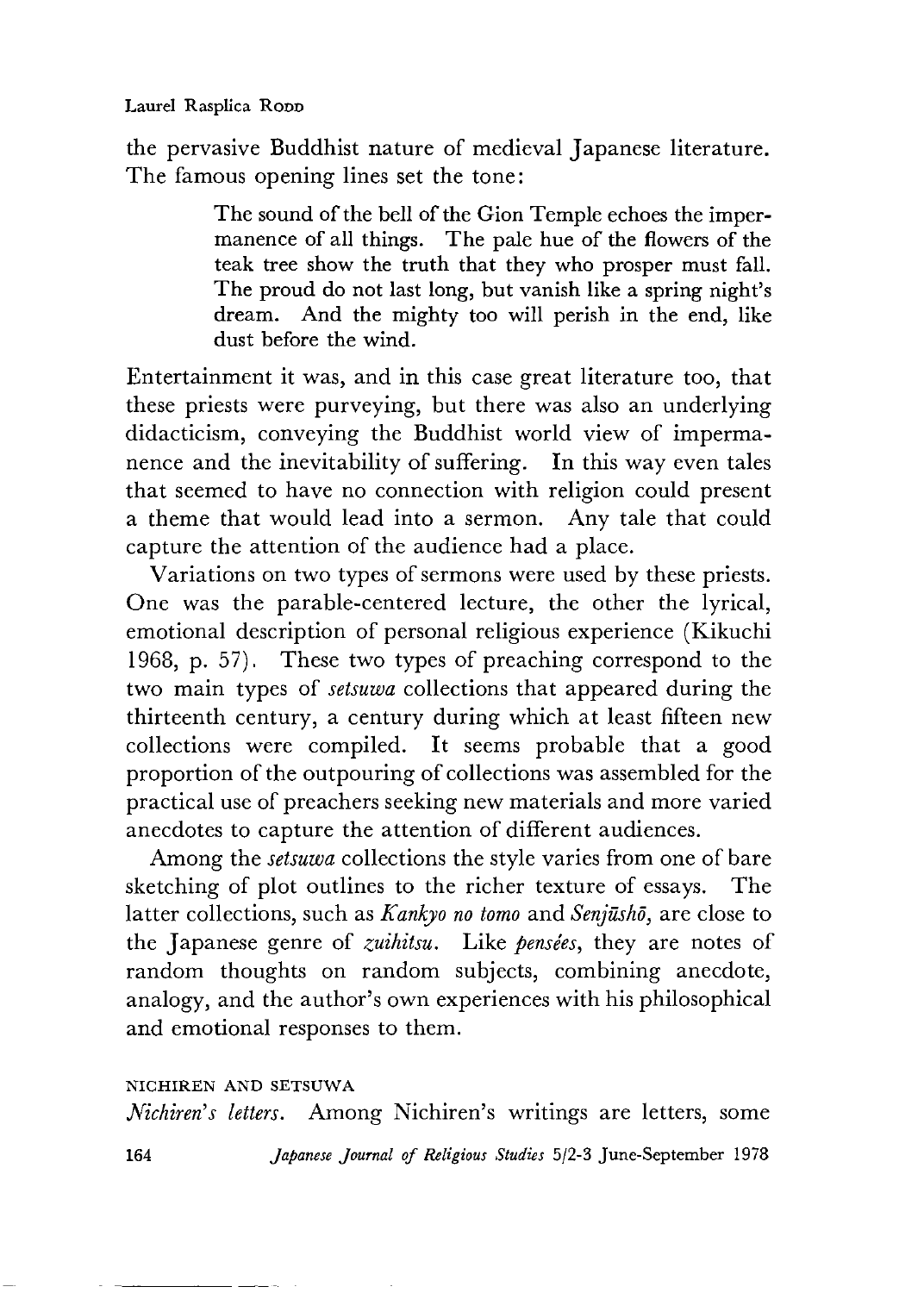centered on tales with a moralizing purpose, others that are close to the *zuihitsu* style, in which each train of thought is followed to its end and comment is very personal. Nichiren, who lived from 1222 to 1282, was one of the new tribe of preachers who worked among the people. Also, though he did not intend it, he became the founder of the Nichiren or Lotus sect of Buddhism that has engendered many of the so-called new religions of twentieth-century Japan.

For a man who lived seven hundred years ago, a startling number of Nichiren's writings have survived. The standard edition, *Skowa teihon Nichiren shonin ibun,* contains 3,019 pages of small print. Of some 434 letters and essays considered to be authentic, nearly 100 still exist in manuscript in Nichiren's hand. Nichiren spent much of his career in exile, either official or selfimposed, but kept in close touch with his disciples and lay followers in various parts of the country by means of a steady stream of personal letters. More than one hundred of his followers can, in fact, be identified by name from his letters. Over onethird are women, and many of the others are lower-ranking samurai and farmers, on the whole poorly educated people.

Nichiren wrote a semi-Chinese which he used in his doctrinal essays and in letters to his better-educated disciples, but the rest of his writings are in a Japanese much closer to the contemporary colloquial Japanese than to the blend of Chinese and Japanese *(wakankonkobun)* used in most religious writings. Also, because he wrote most of his letters to individuals, Nichiren tailored them to suit: personal questions, suggestions for solving problems they had written him about, and explications of doctrine are designed specifically for each one.

It is these letters that offer the best available examples of what priests could do with the story outlines contained in the tale collections: how they elaborated on them, related them to their audiences' lives, and added literary and appealing touches and a personal style. Oral sermons, of course, were not recorded word for word, even though notes survive, so Nichiren's written ser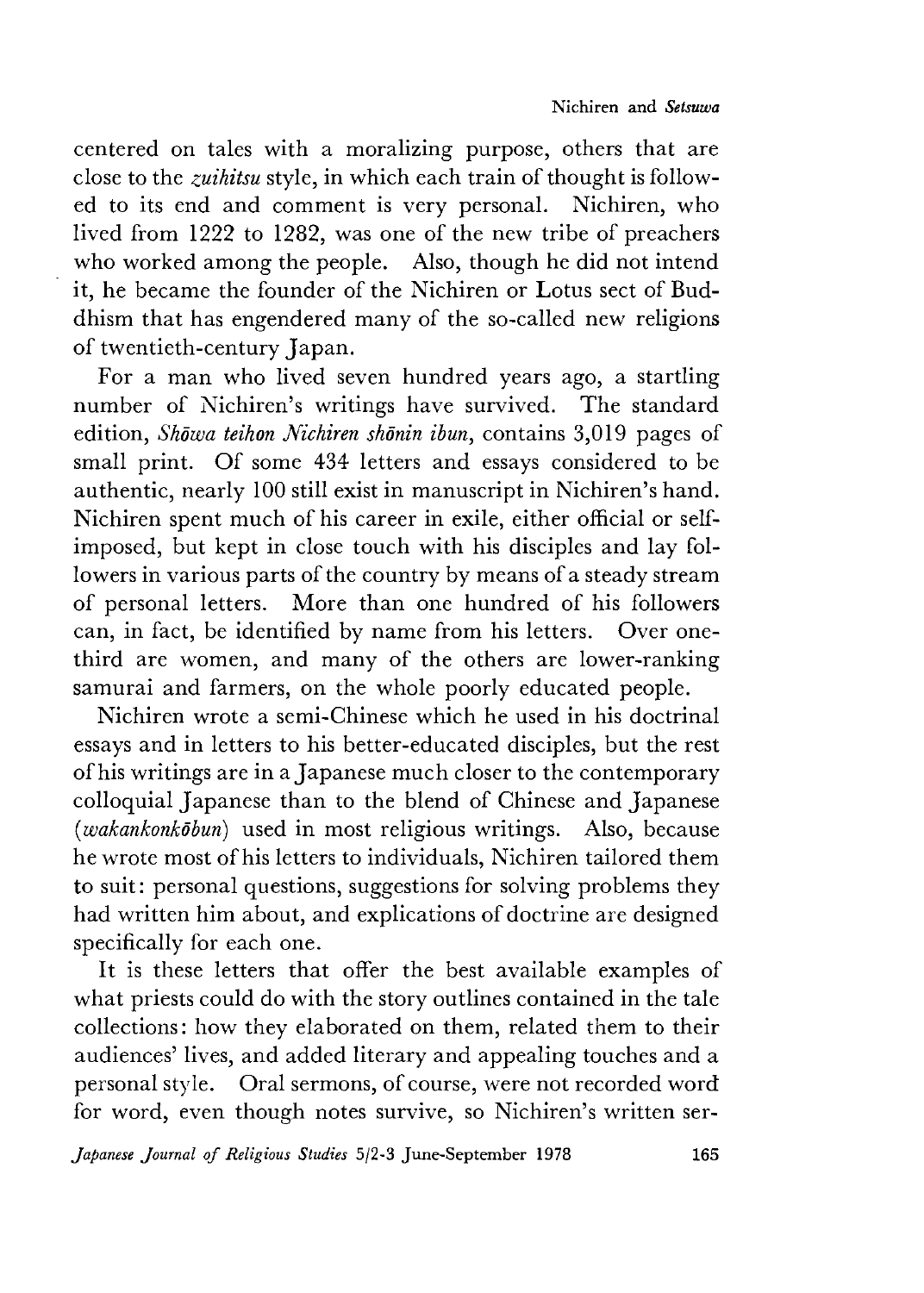mons are valuable examples of exactly how the tale collections may have been used.

Nichiren used several hundred different anecdotes and tales in his letters. Some appear to be original, but many others are found in one or more of the collections of tales produced during the centuries of Buddhism in Japan or have their source in the *Lotus sutra.* Buddhist tales and tales from Chinese history illustrating Confucian virtues, which Nichiren promoted as a basis for secular morality, are the most common. $4$ 

*Nichiren and the tale-centered sermon.* A fairly short letter, "Ueno ama gozen gohenji" *(Shōwa teihon Nichiren shōnin ibun* 1971, vol. 2, pp.  $1890-94$ ), sent to a woman believer after she had sent alms on the anniversary of the death of her father, illustrates how Nichiren used tales. He tells the story of the salvation of Wulung, a famous Chinese calligrapher and enemy of Buddhism. This story appears in the T'ang collection, *Fu hua ch'uan chi* (Takagi 1973, p. 114). It is found in two Japanese collections: in the *Shishu hyakuinnenshu* in the mixed Chinese and Japanese *wakankonkobun,* and in the *Jikkinsho* in pure Japanese. Both appeared around the middle of the thirteenth century when Nichiren was preaching.

The *Jikkinsho* version is spare:

The man named Wu-lung did not believe in Buddhism. Although he wrote many things he did not write one single character about Buddhism. His son I-lung inherited his talent, and he too became a marvelous calligrapher. When Wu-lung was dying, he told his son, "You must follow my example and never write a character of anything that advocates Buddhism." since he was an evil man, he fell into evil destinies and suffered terribly. I-lung, in accordance with his late father's wishes, became an unshakable enemy of Buddhism. He was commanded by the king to write

```
166 Japanese Journal of Religious Studies 5/2-3 June-September 1978
```
<sup>4.</sup> Takagi Yutaka (1973) provides an exhaustive listing of tales cited and related in Nichiren's letters. See the charts on pages 109-110, 122-123, and 141.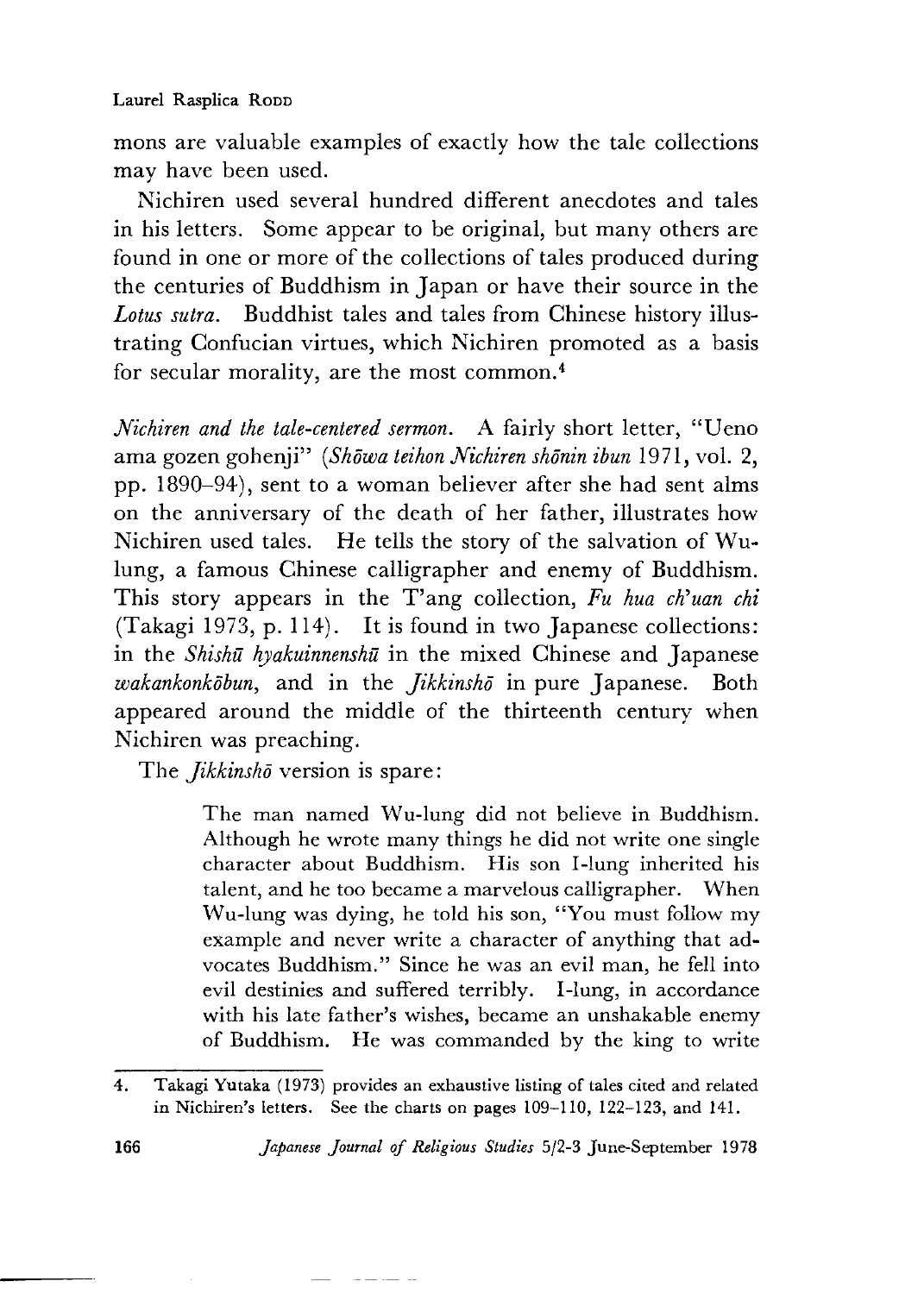the eight characters of the title of the *Lotus sutra* on the outside cover of each of the eight scrolls of the sutra. In a dream I-lung saw these characters become sixty-four Buddhas and descend to the hell to which Wu-lung had fallen. There they relieved his suffering and Wu-lung was enlightened.

When we think about this we realize that even if one does not believe and is not pure of heart, if he writes but one character of the *sutra,* there need be no doubts about the next life *{Jikkinsho* 6-27).

Nichiren's letter, written in Japanese of a straightforward sort, is easily understood and suited to Nichiren's personality and the simplicity of the teaching conveyed. It opens with a word of thanks for a gift of rice and potatoes. Then, after an extended introductory series of analogies explaining how the *Lotus sutra* brings instantaneous enlightenment "just as the reflection of the moon floats upon the water the moment the moon rises from east of the mountains and just as the sound and echo ring out simultaneously," Nichiren launches into his version of the story of the calligrapher and his son, implicitly comparing Ueno Ama Gozen and her memorial offerings for her nonbelieving father to the salvation of Wu-lung by his son.

Nichiren's version is more than five times as long as the *Jik*kinsho version, amplified by fuller narrative technique; more vivid detail; human touches, such as description of feelings, designed to elicit sympathy for the characters and make them them more real; and dialogue.

With his opening description of the setting, Nichiren engages his reader's attention:

> If you cross the great sea to the southwest of Japan, you will come to the country called China. In that country there were men who believed in Buddha but not the gods, and there were men who believed in the gods but not the Buddha. In the beginning it was the same in Japan, too.

The story may take place in China, but Nichiren has placed it within the experience of his reader and within the scope of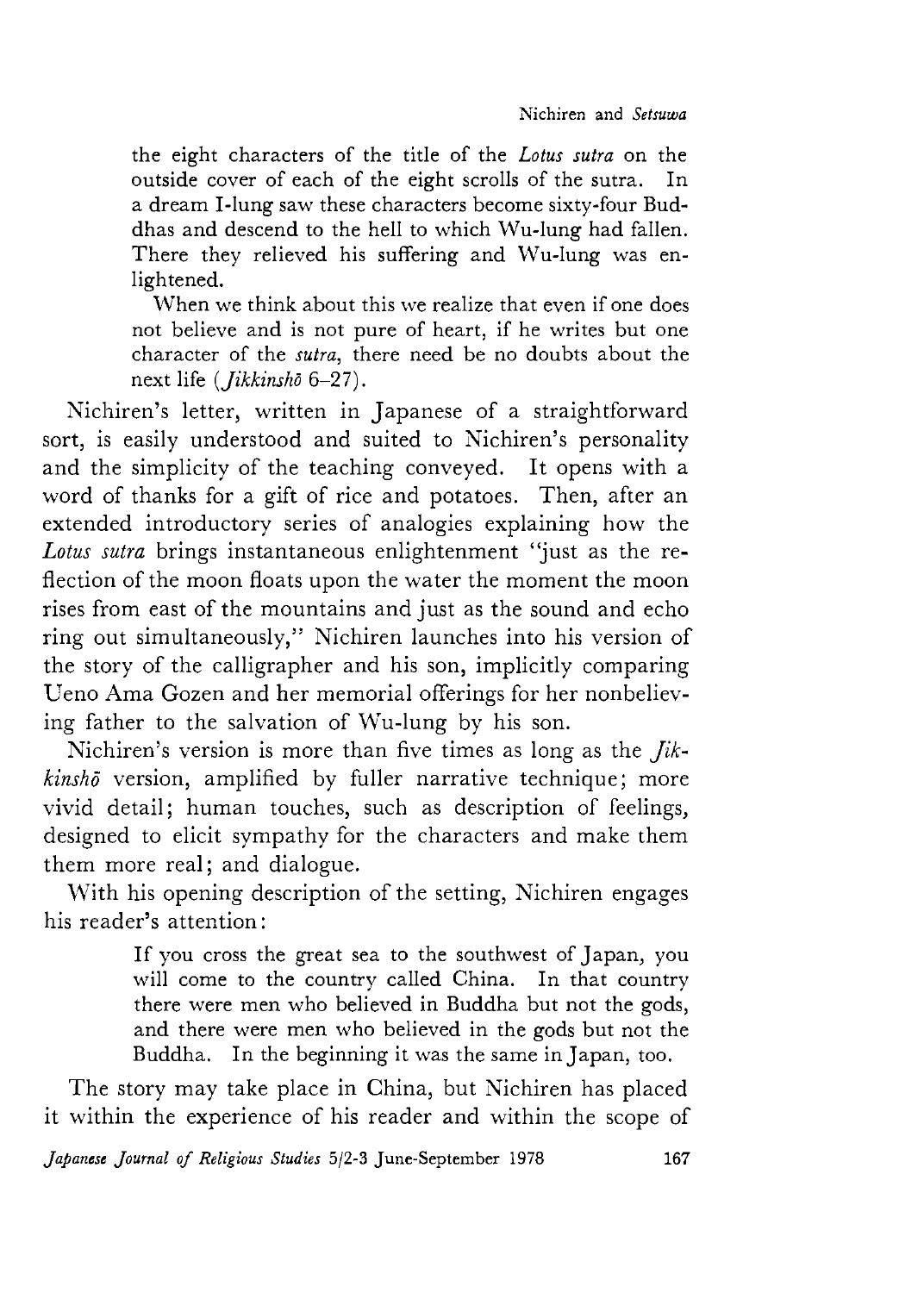Laurel Rasplica Ropp

her imagination. Using comparisons again, he introduces the main character:

> In China there was a man named Wu-lung who was the greatest calligrapher in the country. He was as famous as Michikaze or Nariyuki m Japan. This man hated Buddhism and vowed that never in his life would he copy a sutra.

In dialogue Nichiren introduces the vow that gives rise to the conflict portrayed in the story: should the young man keep his vow to his dying father never to write the sutras, or should he break it and obey the command of his lord ?

The king, barely mentioned in the *Jikkinsho*, plays a major role in Nichiren's version. He is a "Buddhist with a special faith in the *Lotus sutra."* Wishing a copy of the *Lotus* to worship, he summons I-lung, "the best calligrapher in the country." At first he accepts I-lung's refusal, but, dissatisfied with the copy made by another calligrapher—a character added by Nichiren for dramatic tension— he again summons I-lung.

> You say you cannot copy the sutra because of your dying father's wish. So I order you to copy just the title on the eight volumes of the sutra.

Again I-lung refuses and the king is enraged.

Your father was my retainer. How can you fear to break your vow to your father, and yet refuse to obey your lord's command, a far worse crime ?

By this time Nichiren's readers would be as torn as I-lung. Which comes first, loyalty to parent or loyalty to lord? Carefully, Nichiren balances forward movement and pauses in the action to build the tension that leads to the climax. At last I-lung gives in and writes the title, but he rushes immediately to his father's grave, "weeping tears of blood."

> There was no apology he could make for his disobedience. Three days he stood by the grave, refusing all food and bewailing his unfilial conduct. Around five on the morning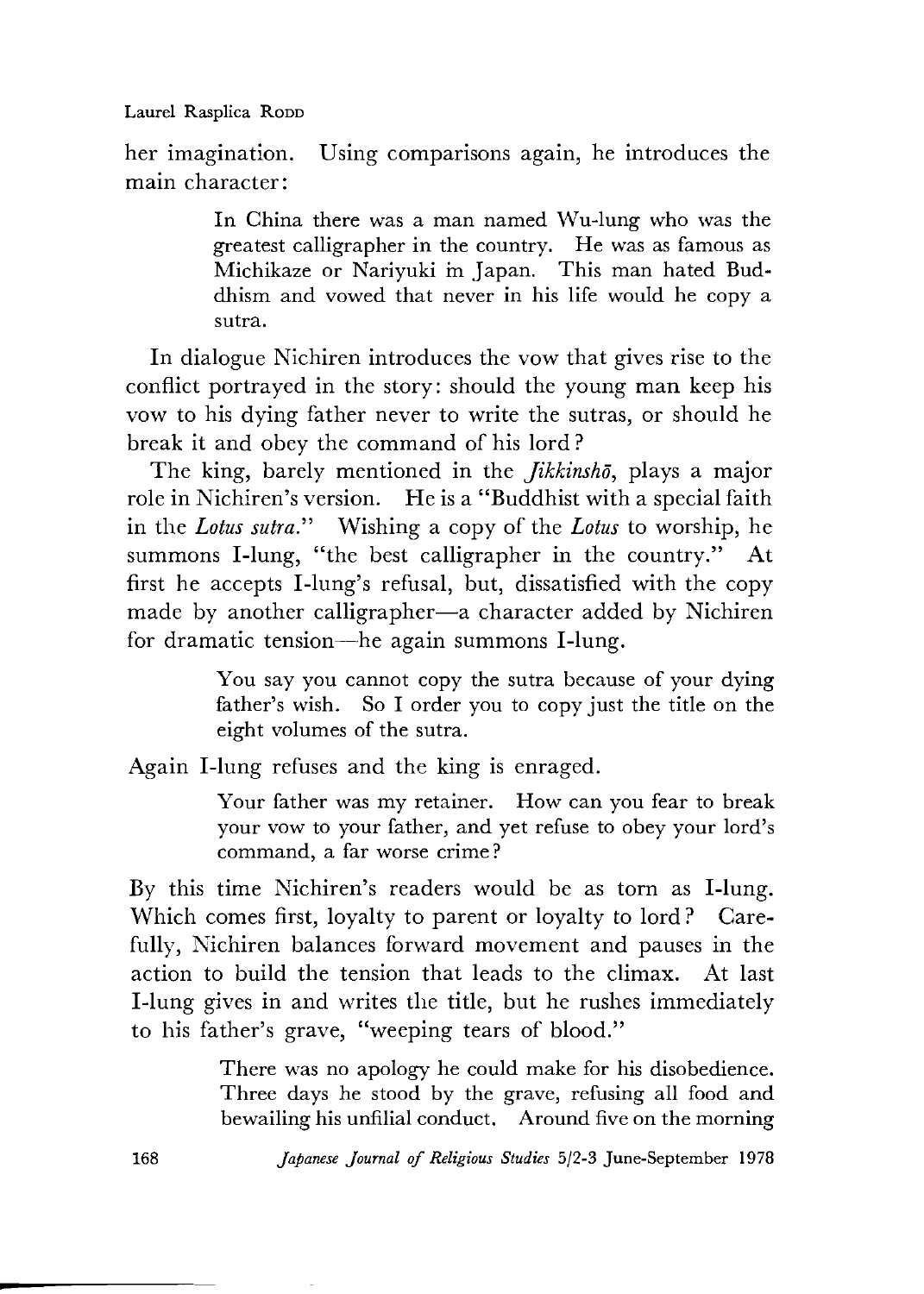of the third day, he fell to the ground as if dead. In a vision he saw a god in the sky. The god looked like pictures of Indra. His retinue surrounded him.

In the ensuing conversation, I-lung discovers that the god is his father, who explains in great detail how he had suffered in hell for his sins against the Buddhist teachings and how he was finally rescued by the personified characters of the title of the *Lotus sutra* which I-lung had written. At length I-lung inquires

> "How could the titles which I wrote have saved you, for I wrote the characters without faith?" His father explained: "Your hand is my hand; your body is my body. The characters you wrote were characters written by me. You did not believe in the *Lotus sutra,* but you saved me by writing the title. This is like a child who, playing with fire, burns something by accident. Faith in the *Lotus sutra* is the same. You can have faith without realizing it and still be saved."

The liberal use of simile and metaphor, common to all Nichiren's writing, and the dialogue, add sparkle to an explanation that is best characterized by a Japanese word, *setsumeiteki* ("explanatory"). After this lecture in dialogue, there is a rapid conclusion—

> I-lung was favored by the king and soon the entire nation came to believe in the *Lotus sutra.*

and a succinct moral—

Now the late lord Gorō and the lay priest were your father and son. You are the daughter of the lay priest. Your faith in the *Lotus sutra* has undoubtedly already guided your father and child to the palace of the Tusita heaven.

*Nichiren and the zuihitsu-centered sermon.* The *zuihitsu* is closely related to the journal *[nikki)* in Japanese letters: both contain a loose, quixotically ordered collection of personal comments on events, conversations, fruits of contemplation, nature, or whatever interests the author. Shaping of the material is informal,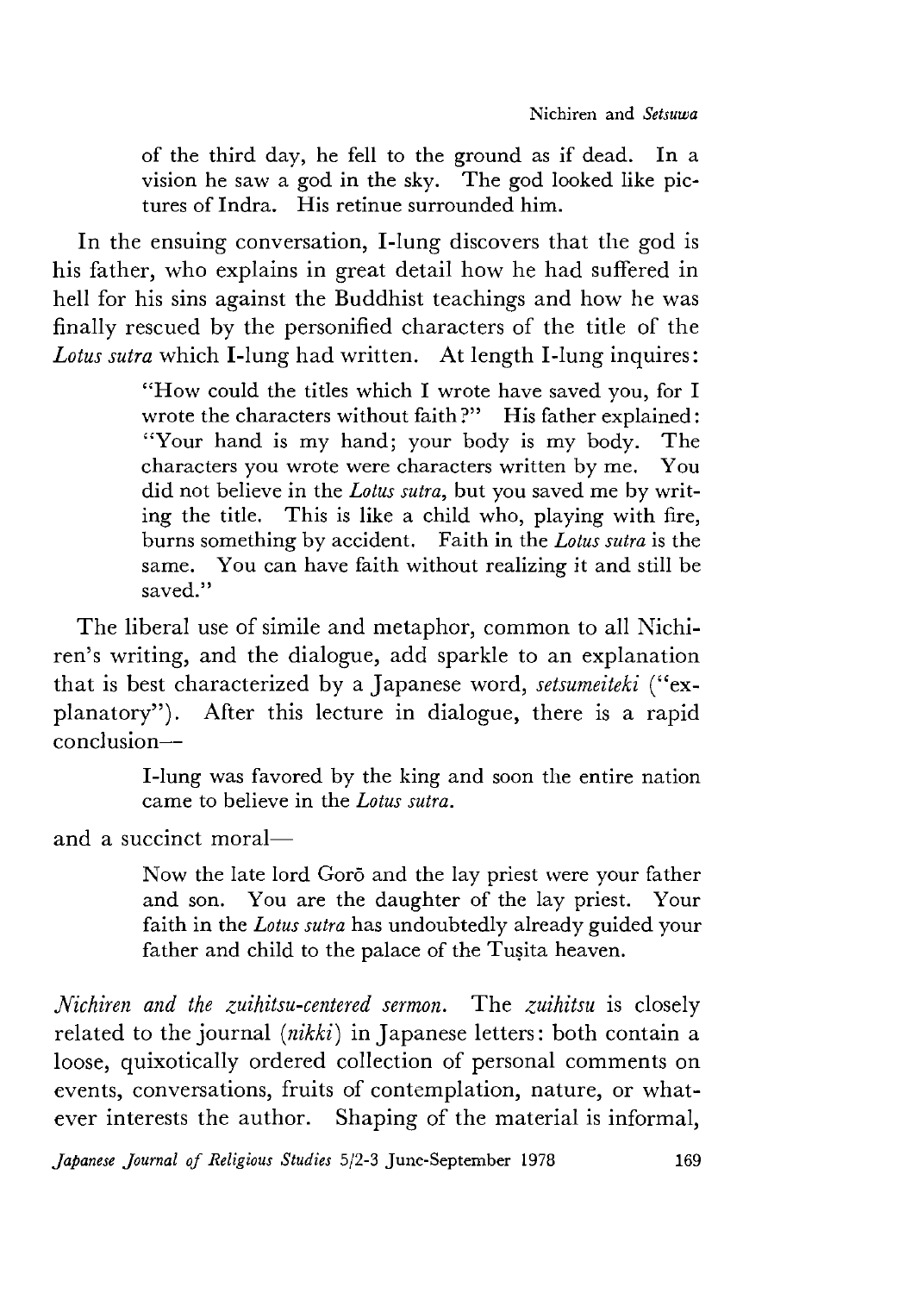reflecting the personality and sensitivities of the writer. It is this personal revelation that is most attractive in sermons which follow this style, and Nichiren was a master of it. His religious meditations speak to a wide audience. These letters, often lyrical, reflect the charismatic aspect of Nichiren's proselytization. In them he describes his surroundings, muses on his life and role, explores his doubts and joys, and expresses his love for his followers. It is easy to imagine how so many of Nichiren's letters survived, treasured by families over the centuries for their immediacy and intimacy.

"Niiama gozen gohenji" *{Showa teihon Nichiren shonin ibun* 1971, vol. 1, pp. 864–70) is addressed to a young woman of the manorial family in Tojo district, Awa province, where Nichiren grew up. She had requested a *honzon*<sup>5</sup> a mandala designed by Nichiren as a concrete object of worship, for her mother-in-law, known to us as Oama.

The letter combines Nichiren's reminiscences about his childhood home, his expression of love for Niiama and her family, a simple discussion of the meaning of the *honzon*, and a description of Mt. Minobu and Nichiren's sense of isolation there.

Opening Niiama's gift, a packet of dried seaweed, Nichiren grows nostalgic and compares the beauties of the gentle seacoast he has not seen in a decade to his hermitage in the mountains of Minobu. Wistful idealization of his boyhood home transforms the rolling mountains of Minobu into a rugged and dangerous landscape.

> The Ukishima Plain of Suruga stretches more than two hundred fifty miles from the sea coast to Mt. Minobu here in Hakii district in Kai. A hundred leagues over this road are more difficult to travel than a thousand on any

<sup>5.</sup> While in exile in Sado, Nichiren had conceived of an object of worship which was to be a mystic representation of the universe: a mandala. It consisted of the words " Homage to the Sutra of the Lotus of the Good Law," surrounded by the names of the Buddhas Sakyamuni and Prabhutaratna, and of bodhisattvas, men, gods, and other beings, thus symbolizing the universality of the Buddha nature.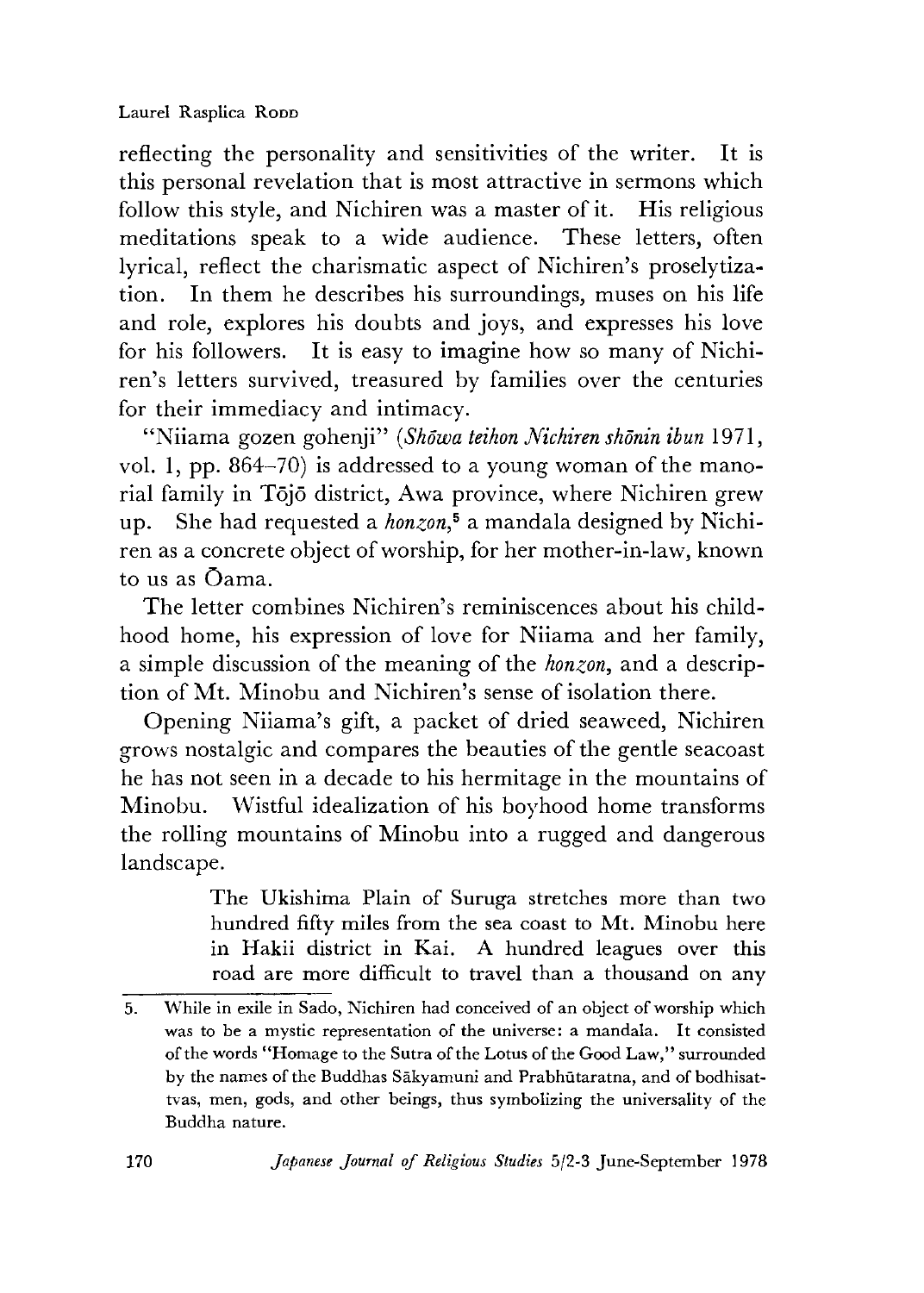other. Here the swiftest river in Japan, the Fuji, plunges from north to south. On either side rise towering mountains. The valleys are deep, bordered by huge boulders aligned like folding screens. The water rushes past like an arrow shot through a tube by a stalwart warrior. At times the water is so swift and the rocks so numerous that boats following along the banks or crossing the river are smashed to bits. Beyond these rapids stands the peak called Minobu. To the east is Tenshi Peak; to the south is Mt. Takatori; to the west is Mt. Shichimen; and to the north, Minobu. These mountains encircle the valley like folding screens. When I climb the mountain to look around, the forest is dark and dense. Descending into the valleys, I find fallen boulders ranged in rows.

Nichiren's reader senses his love of Awa and those who live there, banished as he was to the lonely forest where "the howls of wolves fill the mountains, while monkeys' screams echo in the valleys, and cries of deer longing for their loved ones touch the heart over the clamorous shrilling of the cicadas." His visitors are rare: a peasant gathering wood, an old friend and fellow believer.

Dreaming of home, Nichiren superimposes the landscape of Awa upon that of Minobu:

> When I clamber eagerly up the mountain, thinking I have seen *wakame* growing, it is only bracken that grows there, row upon row. When I climb down to the valleys thinking I have seen *nori* growing, again I am mistaken: it is only parsley that sprawls in thick clumps. I had long forgotten my native village, but the *nori* you sent brought sad memories rushing over me.

Tojo district had the added virtue in Nichiren's eyes of having been chosen by Amaterasu as her home:

> Although the Tojo district of Awa is remote, it may be thought of as the center of Japan. This is because the great goddess Amaterasu appeared there. Long ago she manifested herself in Ise province, but the ruler's deepest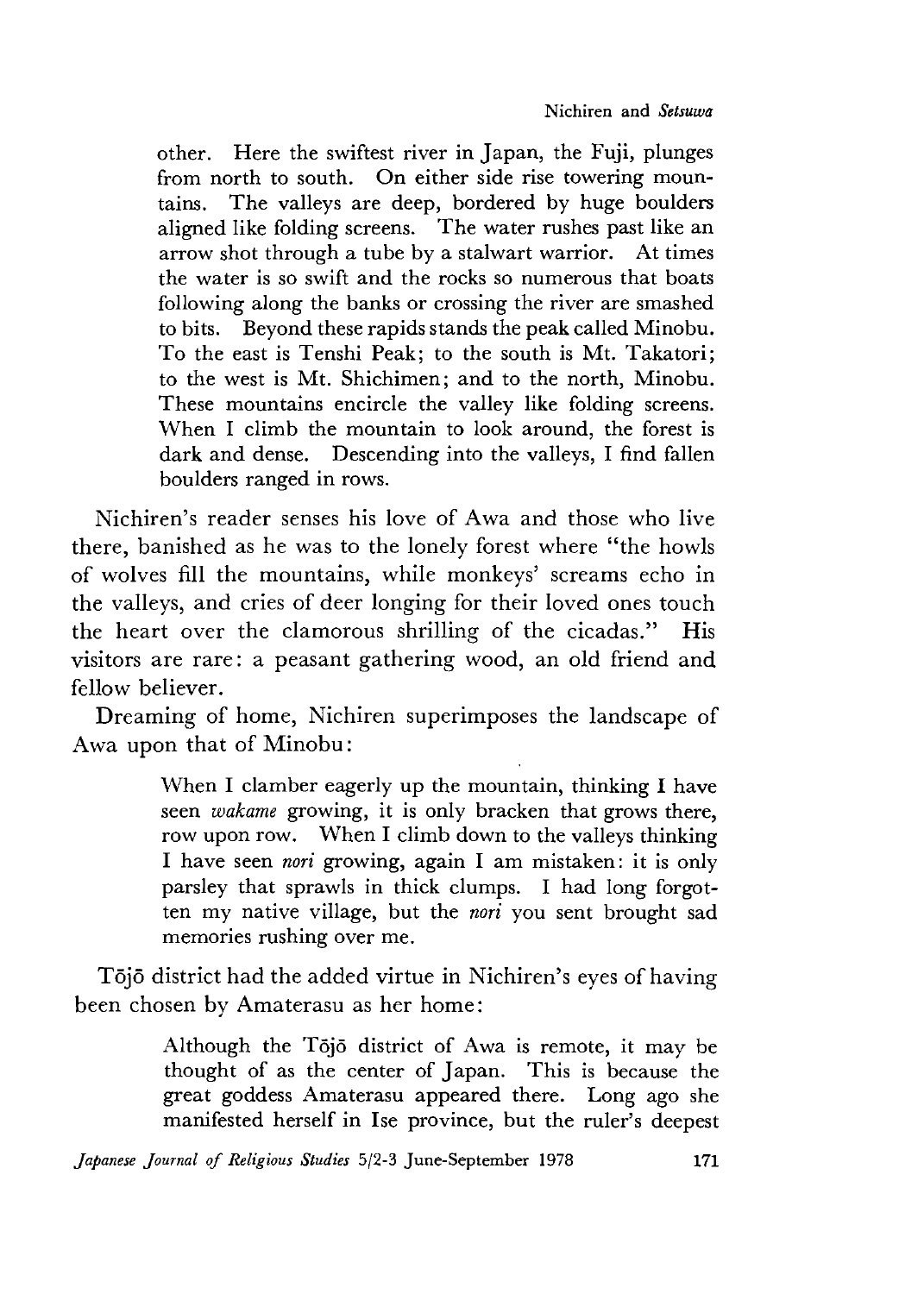devotion was turned to the Hachiman and Kamo Shrines, and his devotion to Amaterasu was shallow. At that time, when Amaterasu was angered, there lived a man called Minamoto Yoritomo, General of the Right. He wrote a pledge of faith in Amaterasu and presented it to a priest, Oka Kodayu, who secreted it in the Outer Shrine at Ise. It is because this pleased Amaterasu that Yoritomo became the general who took all Japan into his grasp. Did this great goddess leave Ise to settle in Tojo of Awa when he decided on that district as her dwelling?

The sad memories inevitably include Nichiren's parents, who died two decades or so before this letter was written; thoughts of them bring him back to the problem at hand: Oama's faith and the question of a *honzon* for her. Nichiren's father had probably been a manorial functionary. He had sided with Oama's family in its quarrels with the *jitō* ("bakufu steward"), Kagenobu, as he, like the other *jito* of the time, attempted to extend his administrative rights and his lands. In turn, Nichiren's family had been aided by the manorial family over the years, and Nichiren felt a debt of gratitude to them.

The problem of faith, however, overrides all Nichiren's personal attachments to Oama; she and her family were "given to foolish lies, sometimes believing me, sometimes attacking me thoroughly inconstant." Nichiren's *honzon* was a symbol of confirmation given only to those he deemed ready to practice their faith and to lead others to salvation.

Nichiren reminds Niiama of the uniqueness of his *honzon*:

This *honzon* I worship is not mentioned in the writings of any of the many monks who traveled from India to China, nor is it mentioned by the Chinese scholars who traveled to India. If you look into such books as *Journey to the west,* the  $Tz<sup>'</sup>u$  *en ch*<sup>2</sup>*uan*, or the *Ch*<sup>2</sup>*uan teng lu*, there is mention of the *honzon* of every temple in each of the five regions of India. There are also the *honzon* of the many temples described by the saints who crossed from China to Japan and the wise men who left Japan to go to China. Because all the tem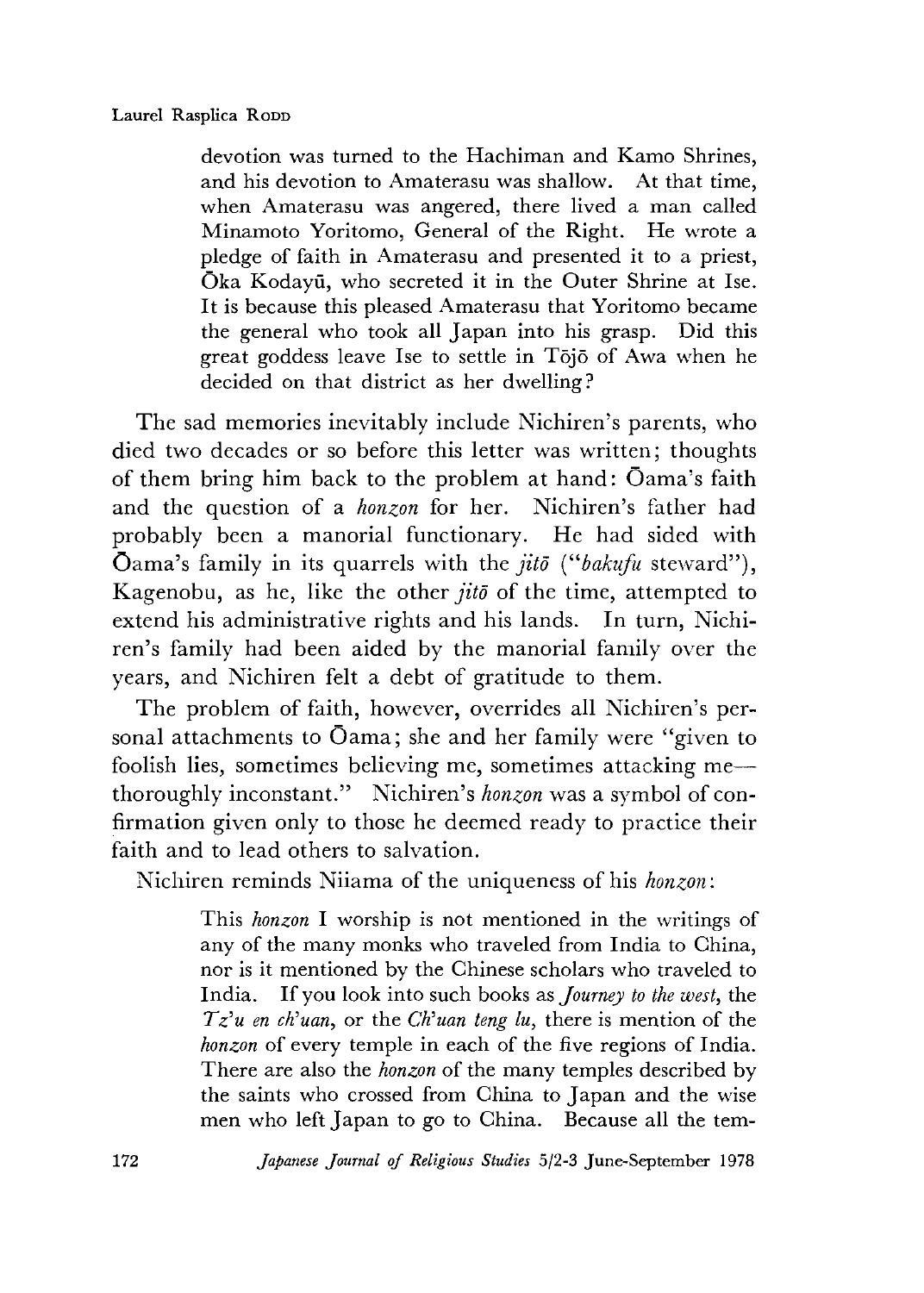pies of Japan, beginning with the oldest, Gangoji and Shitennoji, have appeared in the various books written since the time of the *Annals of Japan*, surely no *honzon* has been omitted. Among them all, there is no *honzon* such as this.

He explains that the *Lotus sutra* promises salvation for beings in *mappo* (the final period of the Buddhist Dharma):

> This doctrine must not by any means be propagated during the thousand years of the True Law after my death, nor during the thousand years of the Imitation Law. At the beginning of the Latter Days when heretics fill the land, all the heavens will be angered, comets will shoot across the sky, and the earth will rumble like waves crashing on shore. Such terrible disasters as droughts, fires, floods, high winds, epidemics, plagues, famines, and armed riots will occur without number. At that time when every man will wear armor and carry a bow and arrows; when all Buddhas, bodhisattvas, and good gods of heaven will have exhausted their power; when the bodies of men falling into the deepest hell will be thick as falling rain; if you gird your body with this five-word mandala and lodge it in your heart, all rulers will be able to aid their countries and the people will escape tribulation. Moreover, in future lives they will escape the great fires of hell.

As the apostle of the Buddha sent to prepare the way for the bodhisattvas who will preach the Dharma, Nichiren has suffered exile and slander as predicted in the *Lotus sutra.* The unique *honzon,* symbol of faith and practice and presented by the apostle of the Buddha, cannot be disseminated indiscriminately. Therefore Nichiren refuses, with an apology, to send a *honzon* to Oama.

> Let me make my reasoning a little more clear. When I was in disfavor in Kamakura, 999 out of 1,000 followers lost faith, but now that the persecutions have lessened, these people have come back in repentance. Of course, your mothcr-in-law means more to me than these, but, while I am very sorry, I cannot return flesh to the bones. I shall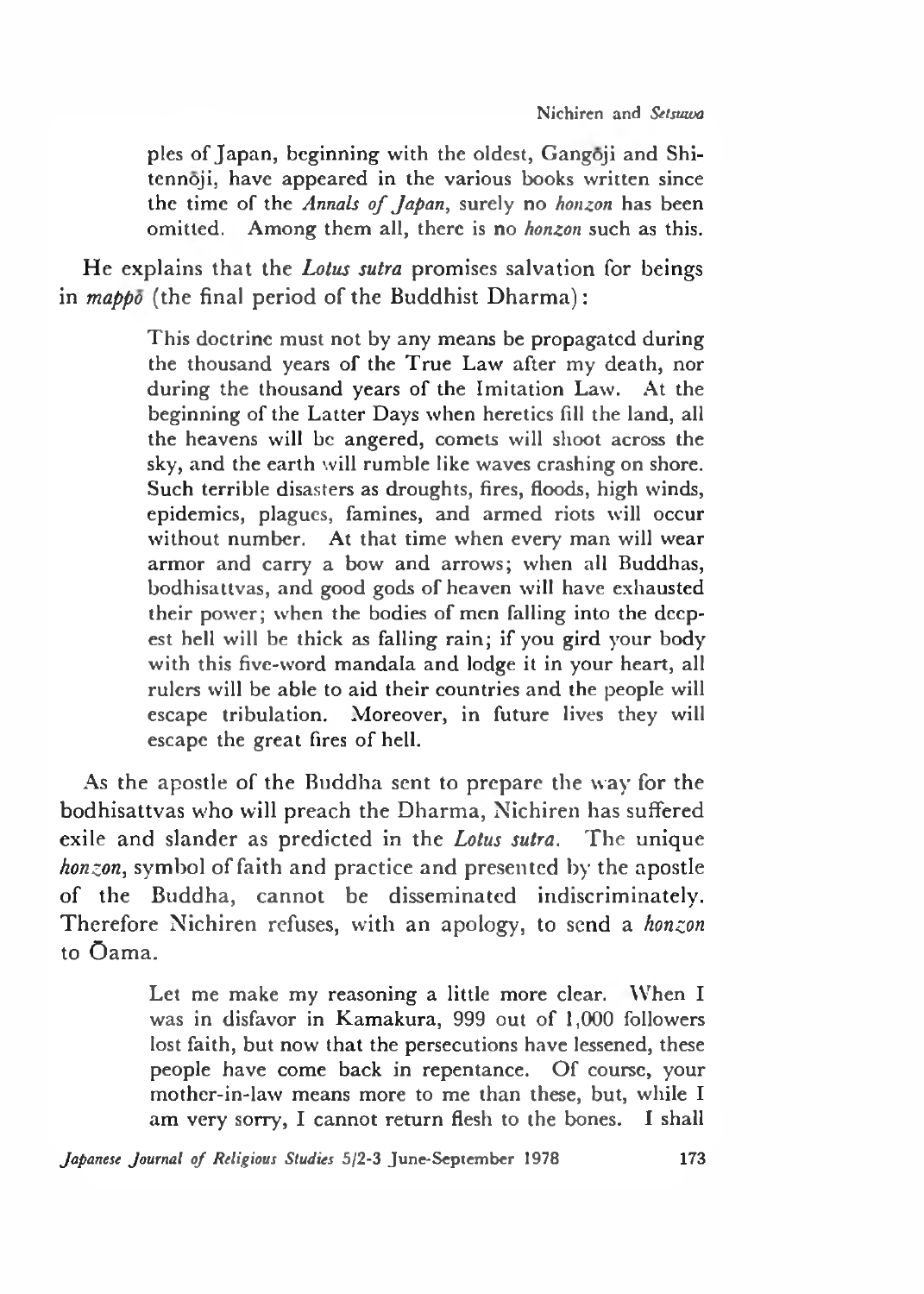forever say that one must not turn one's back on the *Lotus sutra.*

The beauty of this letter lies in the smooth combination of the disparate elements. The opening nature description has Chinese overtones: the balanced prose, allusions to Chinese hermits, images from Chinese literature, and the craggy landscape reminiscent of a Chinese painting all combine to make the reader feel Nichiren's distance from home. The landscape becomes Japanese as Nichiren envisions *wakame* and *nori* growing there, and people of his childhood appearing in the scene.

In quest of the *honzon,* Nichiren retraces this imaginary journey from India and China, where no hint of his *honzon* appeared, to earliest Japan, where again there was no such object of worship, to the Japan of his day and particularly to Tojo in Awa, site of the revelation of the true teaching for the *mappo.* This double journey emphasizes both Nichiren's isolation and the miracle of the revelation of the *honzon* in Tōjō and in the *mappo*.

Reflecting on his own role in the propagation of the teaching, Nichiren reviews the persecution he has suffered at the hands of various enemies. His reflections return to Awa as he recalls Kagenobu, his enemy and enemy of the manorial family.

The final paragraphs trace the relationship of the manorial family of Tōjō district, the "center of Japan," and the Lotus Sutra; Nichiren concludes that he cannot send a *honzon* to one whose faith has faltered, no matter how dearly he loves her.

## **CONCLUSION**

Nichiren's letters have the suasive characteristics of oral *shodo,* written as they were as substitutes for oral sermons, and they include both *setsuwa* and *zuihitsu. Shddd, setsuwa* and *zuihitsu* are tied together by their audience-orientation; all serve to evoke emotional response in the hearer or reader. This link can clearly be seen in Nichiren's letters.

The problem of understanding Kamakura fiction has been larger than mere confusion of terms or lack of definition. The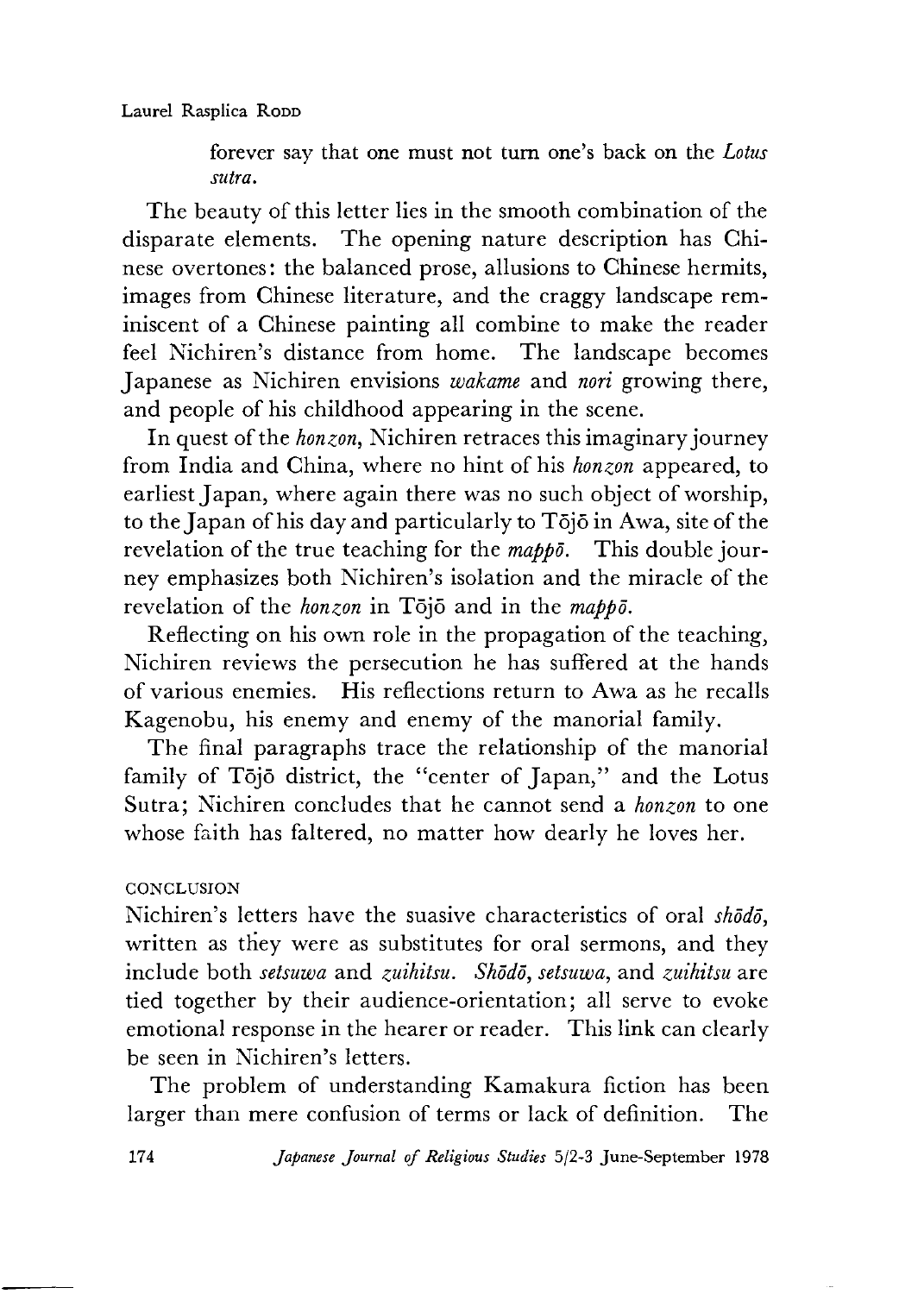barriers to the understanding of Muromachi fiction described by Barbara Ruch (1977 pp. 279-84 308-9) have also blocked study of Kamakura fiction: there has been insufficient attention to the vocal component of literature and popular traditions, and there has been a class bias, a vision of literature as divisible according to the social strata of the practitioners, which has kept scholars from tracing the growth of audience-oriented literature based on emotional need rather than received aesthetic codes. Religious conversion is but one of the emotional responses which were goals of this literature.

The information obtained from Nichiren's letters about the development of this stream of literature in the Kamakura period is an important link in the chain of the Japanese narrative tradition. These facts call for a great deal more comparative and descriptive work and analysis of the sources available in relation to oral literature.

#### APPENDIX 1

#### Translation of *Ueno ama gozen gohenji* [Reply to my lady the nun Ueno]

I received the load of white rice and the basket of potatoes you sent as alms and have chanted *Namu mybhbrengekyo* for your father.

The Buddha named the sutra "Lotus of the Good Law" after the lotus blossom. In heaven the great *mandara* flower is most marvelous and on earth the cherry blossom, but the Buddha did not choose them. Comparing other blossoms to the lotus, we find that sometimes the flower appears first and then the fruit, or the fruit may come first and then the flower. There are plants which produce a single flower and many fruits, some which produce many flowers but only one fruit, and still others which produce fruit without flowers. Only the lotus bears fruit and flower at the same time.

According to other sutras, one piles up good deeds first and later obtains Buddahood. Thus they are uncertain. However, if you but take the *Lotus sutra* in your hand, that hand will soon become Buddha, and if you chant the *Lotus sutra*, your mouth will soon become Buddha,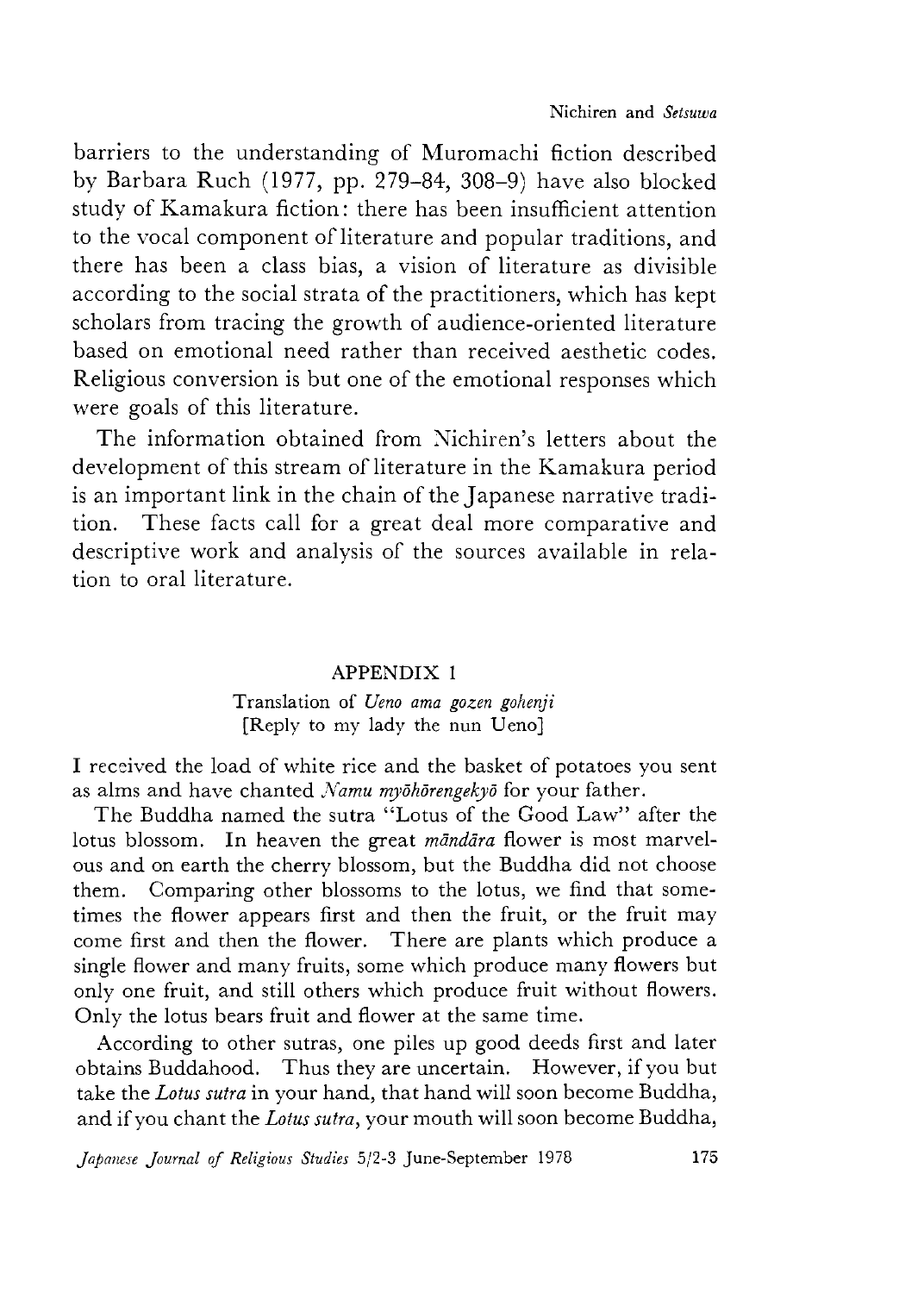just as the reflection of the moon floats upon the water the moment the moon rises from east of the mountains and just as the sound and echo ring out simultaneously. Thus it is that the *Lotus sutra* promises, "All who hear this sutra will attain Buddahood," and by this we know that of one hundred or one thousand who keep this sutra, there will be not even one who fails to attain Buddahood.

I understand from your letter that this is the anniversary of the death of your father, the *nyudd,* Matsuno Rokurozaemon. It is only to be expected that with so many descendants there would be considerable variation in the filial duties which they perform on behalf of their late ancestor. Should any of them, however, not have faith in the *Lotus sutra,* they must be reckoned among the enemies of the true Law.

The Buddha Sakyamuni vowed, "At last I will preach the Truth in this sutra." And Prabhutaratna testified that "the *Lotus sutra* is wholly true," while the Buddhas of the ten directions rolled their tongues out to Indra's heaven in verification.

If you cross the great sea to the southwest of Japan, you will come to the country called China. In that country there were men who believed in Buddha but not the gods, and there were men who believed in the gods but not the Buddha. In the beginning it was the same in Japan.

In China there was a man named Wu-lung who was the greatest calligrapher in the country. He was as famous as Michikaze or Yukinari in Japan. This man hated Buddhism and vowed that never in his life would he copy a sutra.

He became very ill, and on his deathbed he turned to his son. "You are my son. You must succeed me and work to become an even greater calligrapher than I. But no matter what the circumstances you must never copy the *Lotus sutra,"* he enjoined. With his last words blood gushed from his eyes, ears, nose, mouth, and skin like water from a spring. His tongue split into eight parts and his body disintegrated. The relatives and family at his bedside knew nothing of the three evil destinies. They did not realize this horrible death was a sign that he was falling into hell.

The son whose name was I-lung became the most famous calligrapher in China. Like his father he vowed never to copy the *Lotus sutra.* The king, a man named Ssu-ma, was a Buddhist and especially revered the *Lotus sutra.* He summoned I-lung because he wished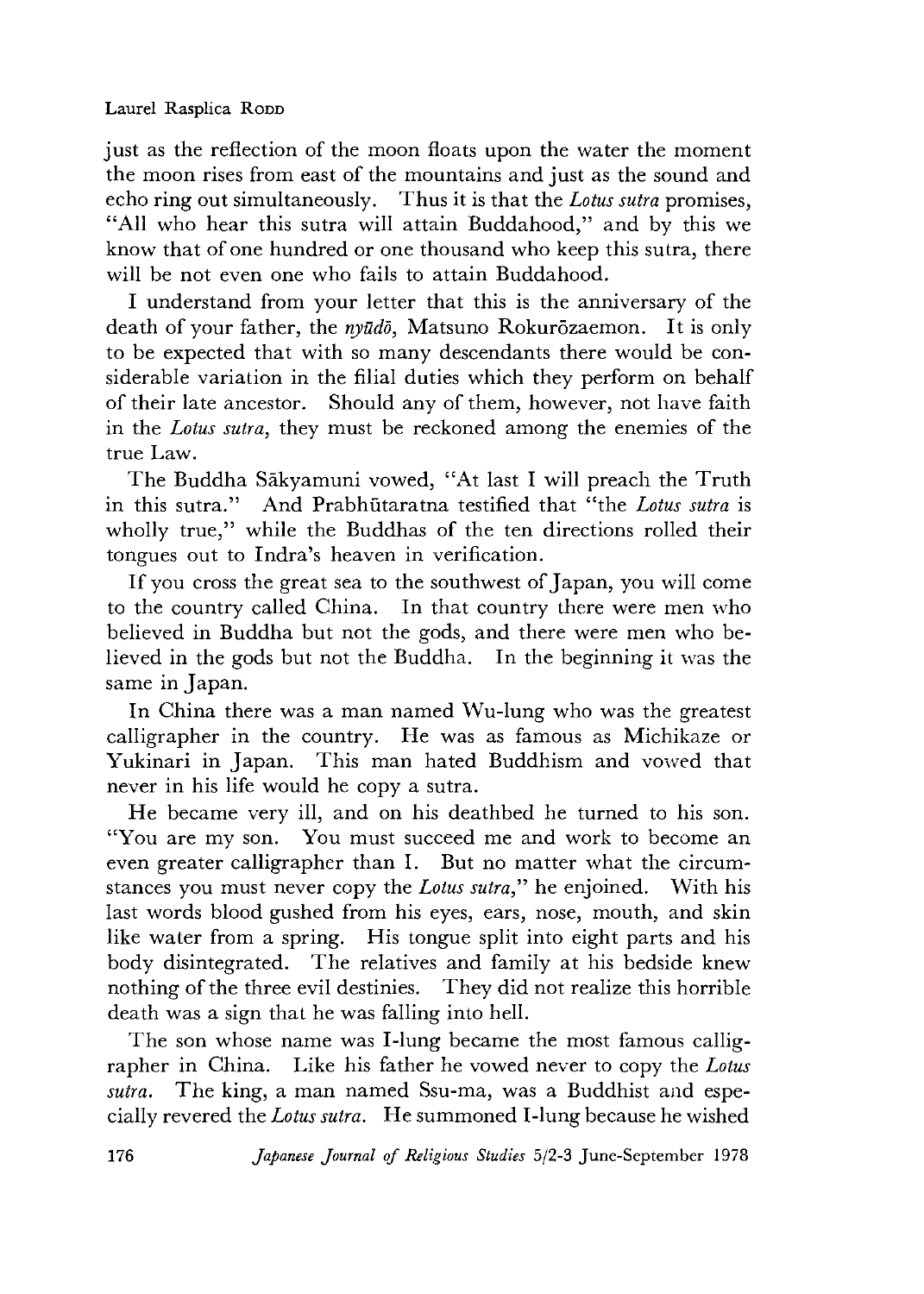to have the best calligrapher in the country make him a copy of the *Lotus sutra* to keep and worship. I-lung said to him: "My father made this last request," and he told the king of his father's command. Since it had been his father's dying wish, the king summoned another calligrapher to copy the sutra for him. But when it was done, he was not satisfied.

Once more he summoned I-lung. "You say you cannot copy the sutra because of your father's dying wish. So I order you to copy just the title on the eight volumes of the sutra." Again and again I-lung refused. The king was enraged. "Your father was my retainer. How can you fear to break your vow to your father, and yet refuse to obey your lord's command, a far worse sin?"

I-lung did not want to be unfilial, but he could see no way to refuse the royal command. He wrote the titles, gave them to the king, and returned home. Immediately he went to his father's grave where, weeping tears of blood, he confessed that, unable to refuse the king's order, he had written just the title of the *Lotus sutra•* There was no apology he could make for his disobedience. Three days he stood by the grave, refusing all food and bewailing his unfilial conduct. Around five on the morning of the third day, he fell to the ground as if dead. In a vision he saw a god in the sky. The god looked like pictures of Indra. His retinue surrounded him.

"Who are you?" I-lung asked.

"Don't you recognize me? I am your father, Wu-lung. Because in my former life I clung to the non-Buddhist teachings and hated Buddhism and especially the *Lotus sutra,* when I died I fell into the deepest hell. Every day my tongue was torn out hundreds of times. When I died, I was reborn to suffer again. I cried out to heaven; I bent down to the earth and wept, but to no avail. I wanted to warn people in the human world of this misery but I could not. As long as you obeyed me, my words turned into flames which roared around me and into swords which fell upon me like rain. Your behavior was outrageous, but your disobedience saved me. I was weeping over my fate when a golden vision appeared before me in hell, and chanted these verses from the *Lotus sutra*: 'Though you piled up many sins in the human world, there is no doubt you will attain Buddahood if you but listen to the *Lotus sutra* once.' It was as though water had been dashed on the flames. My pain was gone.

"I pressed my palms together and asked his name. CI am the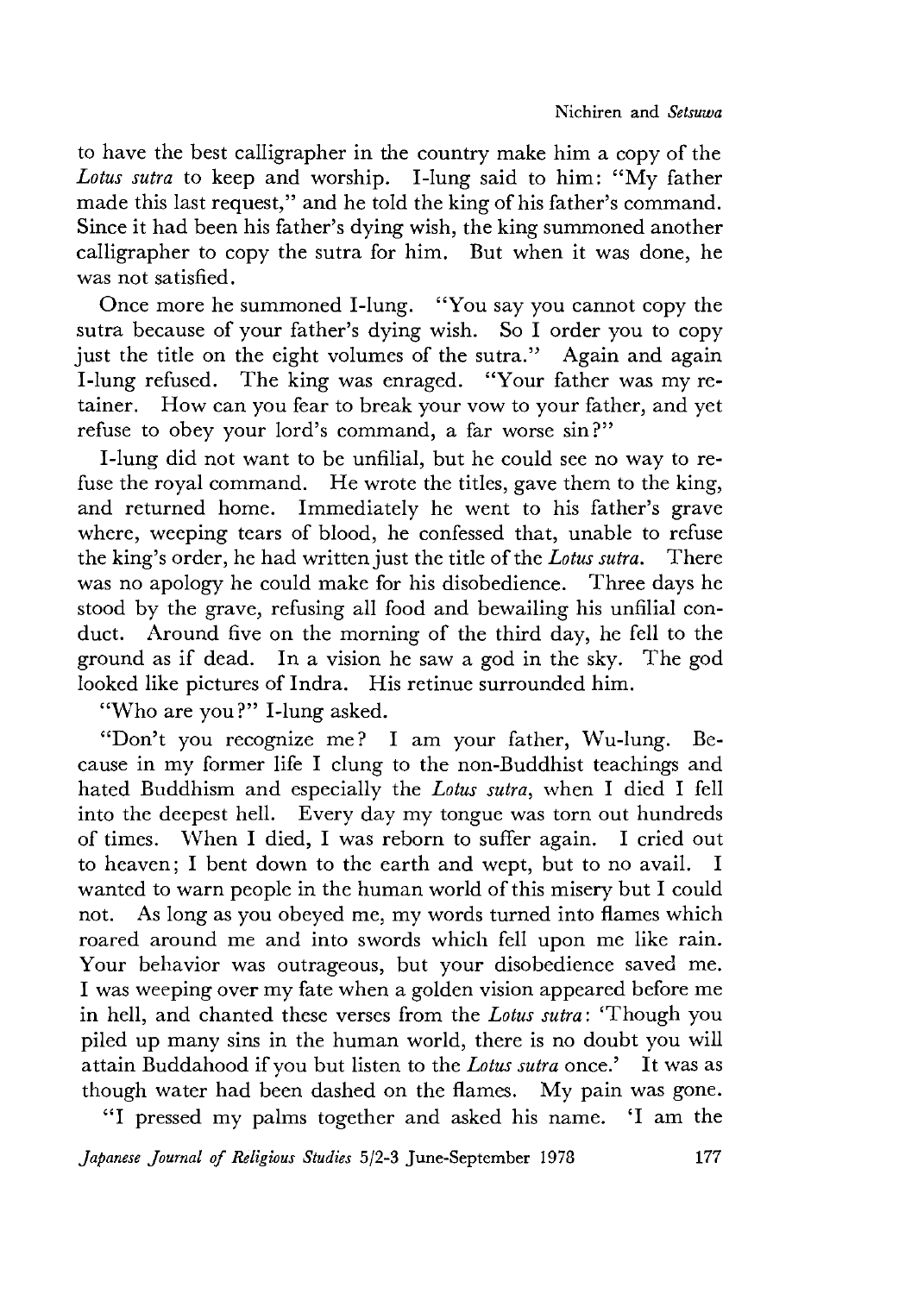character Wonderful from the sixty-four characters of the titles of the *Lotus sutra* which your son, I-lung, is writing now.'

"My son, you wrote the characters eight times on eight scrolls and the sixty-four characters became Buddhas; they lit up the darkness of hell like full moons. The deepest hell became paradise; it became the bright abode of Buddha. All the sinners in hell were transformed into buddhas on lotus blossoms. Now I am going to the palace in Tusita heaven, but I wanted to tell you this first."

I-lung asked, "How could the titles which I wrote have saved you, for I wrote the characters without faith?"

His father explained: "Your hand is my hand; your body is my body. The characters you wrote were characters written by me. You did not believe in the *Lotus sutra,* but you saved me by writing the title. This is like a child who, playing with fire, burns something by accident. Faith in the *Lotus sutra* is the same. You can have faith without realizing it and still be saved. Knowing this, do not slander this truth, for it is easy to regret those things you said while in the world."

I-lung told his dream to the king, who rejoiced. "My prayers have been answered," he said. I-lung was favored by the king and soon the entire country had come to believe in the *Lotus sutra.*

Now the late lord Goro and the lay priest were your father and son. You are the daughter of the lay priest. Your faith in the *Lotus sutra* has undoubtedly already guided your father and child to the palace of Tusita heaven.6

> Respectfully, Nichiren

15 November7

## APPENDIX 2

Translation of *Niiama gozen gohenji* [Reply to my lady the nun Niiama]

The package of *nori* you sent arrived safely, and I am very grateful for that sent by  $\bar{O}$ ama as well. I am now in a place called Minobu

<sup>6.</sup> Goro, a child of Niiama, had died some time earlier.

<sup>7.1281.</sup>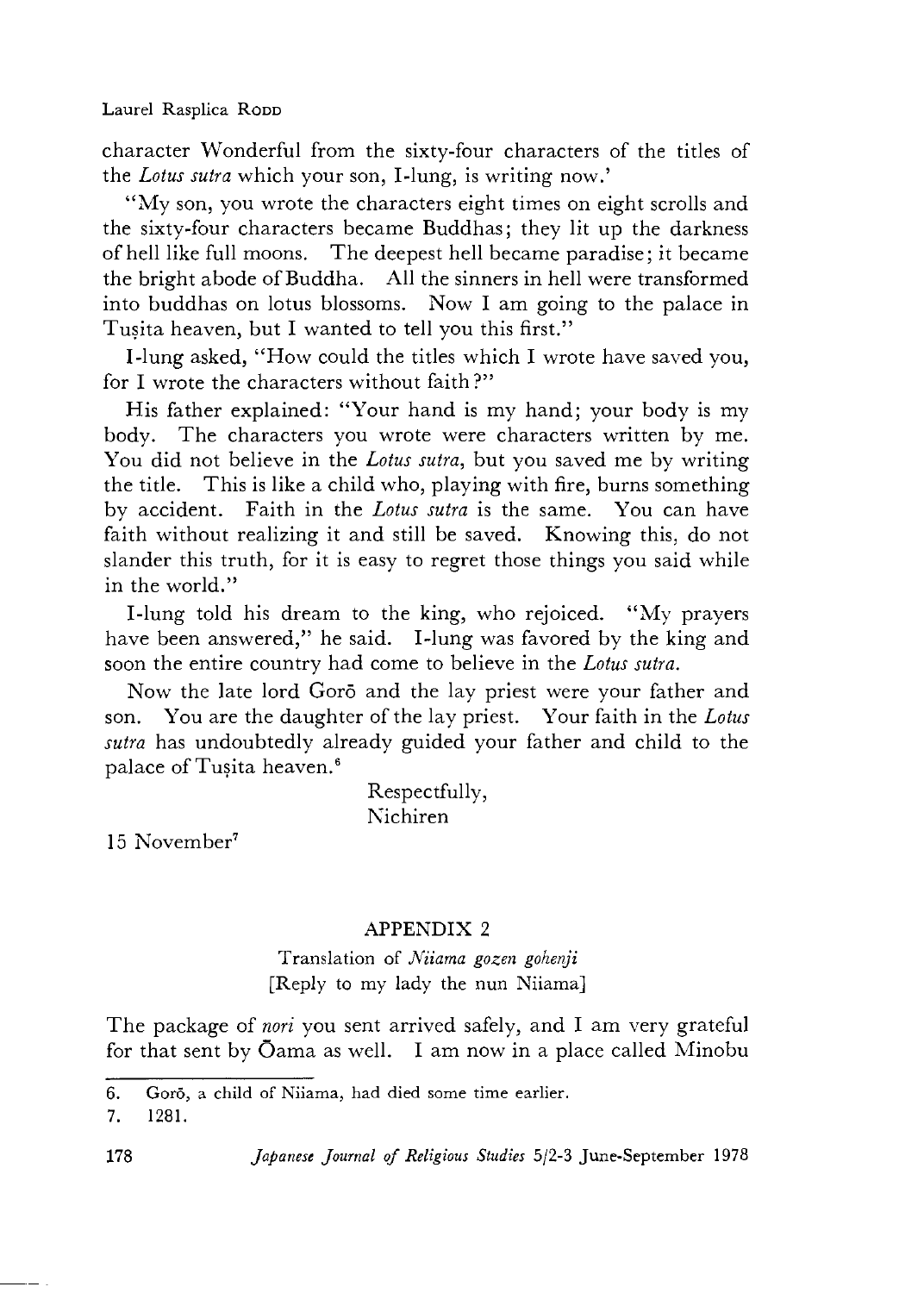Peak, which adjoins Suruga Province on the south. The Ukishima Plain of Suruga stretches more than two hundred fifty miles from the sea coast to Mt. Minobu here in Hakii district in Kai. A hundred leagues over this road are more difficult to travel than a thousand on any other. Here the swiftest river in Japan, the Fuji, plunges from north to south. On either side rise towering mountains. The valleys are deep, bordered by huge boulders aligned like folding screens. The water rushes past like an arrow shot through a tube by a stalwart warrior. At times the water is so swift and the rocks so numerous that boats following along the banks or crossing the river are smashed to bits. Beyond these rapids stands the peak called Minobu. To the east is Tenshi Peak; to the south is Mt. Takatori; to the west is Mt. Shichimen; and to the north, Minobu. These mountains encircle the valley like folding screens. When I climb the mountain to look around, the forest is dark and dense. Descending into the valleys,I find fallen boulders ranged in rows. The howls of huge wolves fill the mountains, while monkeys' screams echo in the valleys. Over the clamorous shrilling of the cicadas, cries of deer longing for their loved ones touch the heart.

Spring flowers bloom in summer; autumn fruits ripen only in winter. When rarely I see a human figure, it is a peasant gathering wood. My infrequent visitors are old friends, fellow believers. The Four White-Haired Recluses, who fled the world to Shang Mountain, and the Seven Sages of the Bamboo Grove, who hid their traces from the vulgar world, must have lived like this.

When I clamber eagerly up the mountain, thinking I have seen *wakame* growing, it is only bracken that grows there, row upon row. When I climb down to the valleys thinking I have seen *nori* growing, again I am mistaken: it is only parsley that sprawls in thick clumps. I had long forgotten my native village, but the *nori* you sent brought sad memories rushing over me. This is the *nori* I saw long ago on the beaches at Kataumi, Ichikawa, and Kominato. Its color, appearance, and taste are unchanged, yet my parents are both gone. My regrets bring tears to my eyes.

But enough of this. I have been worrying for some time about your request for a *honzon* for Oama. This *honzon* I worship is not mentioned in the writings of any of the many monks who traveled from India to China, nor is it mentioned by the Chinese scholars who traveled to India. If you look into such books as *Journey to the*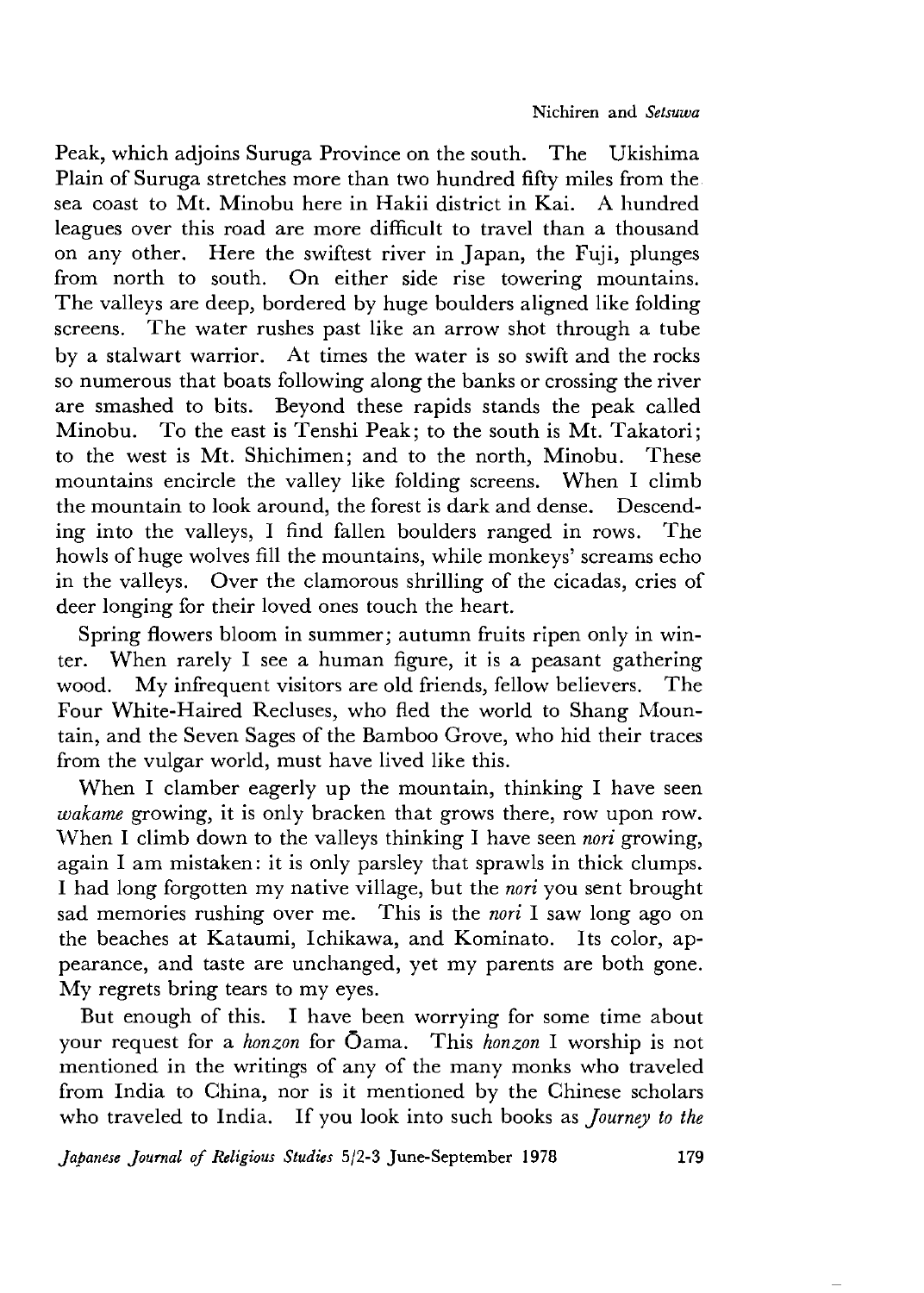#### Laurel Rasplica Roop

*west,<sup>8</sup>* the  $Tz'u$  en ch'uan<sup>9</sup>, or the *Ch'uan teng lu*,<sup>10</sup> there is mention of the *honzon* of every temple in each of the five regions of India. There are also the *honzon* of the many temples described by the saints who crossed from China to Japan and the wise men who left Japan to go to China. Because all the temples of Japan, beginning with the oldest, Gangoji and Shitennoji, have appeared in various works since the time of the *Annals of Japan*, surely no *honzon* has been omitted. Among them all, there is no *honzon* such as this.

Someone questioned me saying, "If it does not appear in the texts, it should at least have been painted or carved by the sages of old." But the sutra<sup>11</sup> is right before their eyes. Doubters should check carefully to see whether or not it really is in the sutras. To think that the existence of no previous replica is a shortcoming is unjust. To take another example, no one in the world except Maudgalyayana knew that Sakyamuni hid for a time in Trayastrimsah Heaven to preach the Teaching to his mother.<sup>12</sup>

This *honzon,* also, I know of through the power of the Buddha. Although the teachings of the Buddha are right before our eyes, unless the opportunity comes, they are unseen. Unless it is time for their propagation, they do not spread. This is the Law. This is as immutable as the rise and fall of the tides, as the waxing and waning of the moon.

Our spiritual leader Sakyamuni held this teaching in his mind for five hundred eons. Then, for forty some years after he appeared

<sup>8.</sup> The record of the travels in India of the Chinese pilgrim, Hsiian-tsang, who left China in A.D. 629 and returned seventeen years later bearing numerous sutras and relics.

<sup>9.</sup> A biography of Hsüan-tsang by the T'ang dynasty monk Hui-li.

<sup>10.</sup> A S'ung dynasty work compiled by Tao-yuan, which traces the lineage of the masters of Zen.

<sup>1 1 .</sup> The *Lotus sutra* (Skt.,*Saddharmapundarika sutra)* on which Nichiren's *honzon* is based.

<sup>12.</sup> Since Sākyamuni's mother died seven days after his birth, she never benefited by his teachings. A story tells how he transported himself in trance to heaven to preach the Dharma to her. The earthly king feared he would not return. Gathering the best artists in the land, he sent them to heaven. The image they created of the Buddha preaching in heaven is, of course, not extant, but copies were supposedly carried to China and thence to the Seiryoji temple in Kyoto.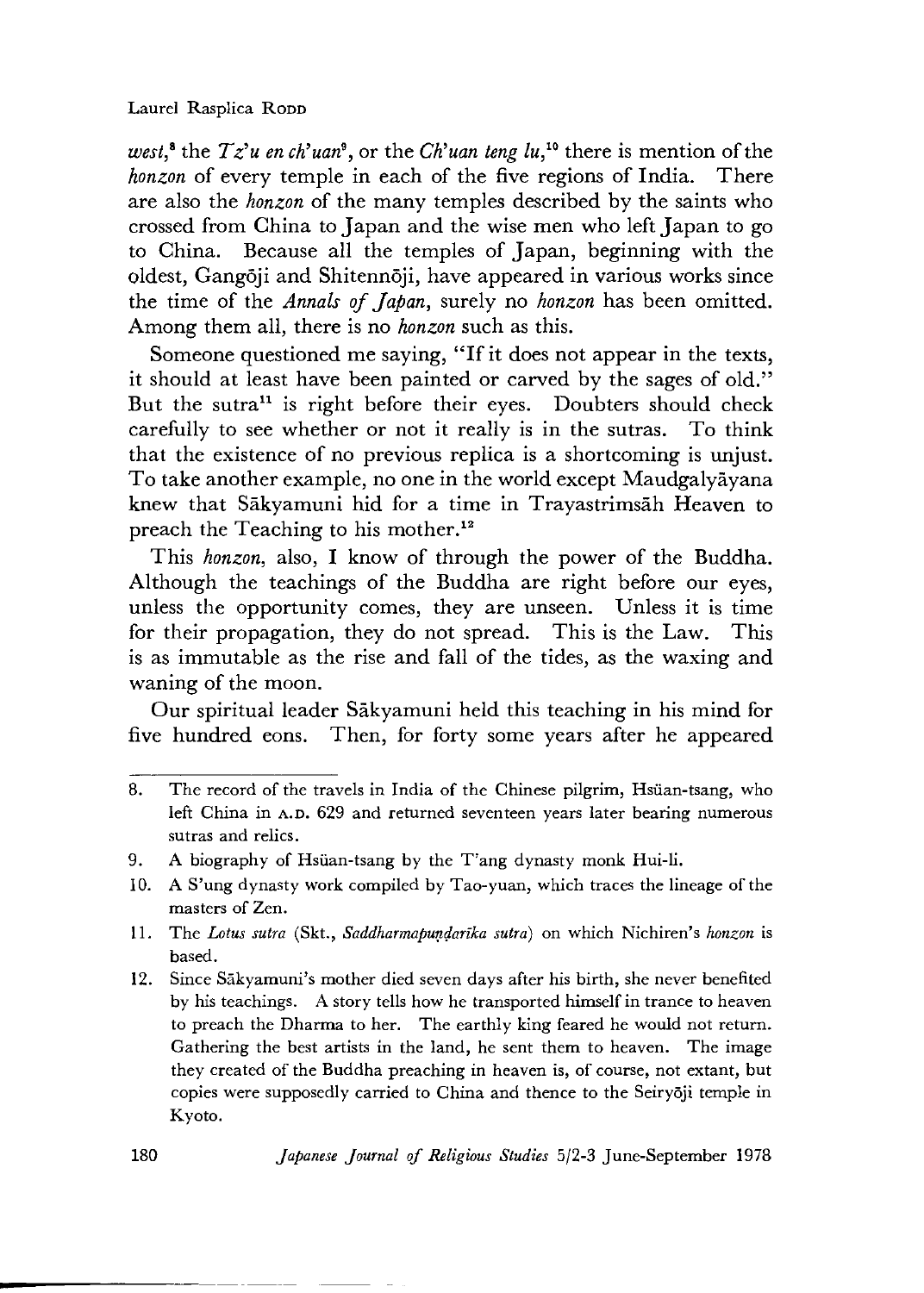in this world and while he preached the first half of the *Lotus sutra*.<sup>13</sup> he still kept it to himself. But he prepared for it in the eleventh chapter, "Apparition of a jeweled *stupa,"* revealed it in the sixteenth chapter, "Duration of life of the Tathagata," and culminated his explication in the chapters on "The transcendent power of the Tathagatas" and on "Spells.<sup>14</sup> Manjusri in his Gold-Hued World, Maitreya in the Tusita heavenly palace, Avalokitesvara on Potalaka Mountain, and such disciples of Candravinalasuryaprabhasastri as the bodhisattva Bhaisajyaraja all fought to be allowed to deliver the message but were unacceptable. Though these were said to be the wisest of men, they had studied the *Lotus sutra* only briefly and would have had trouble enduring the persecutions of the Latter Days. These words the Buddha set down in the fourteenth chapter, "Issuing of bodhisattvas from the earth":<sup>15</sup> "I have true disciples who were hidden away in the depths of the earth five hundred eons ago. I now call forth Visistacaritra and the other bodhisattvas to deliver this teaching to them and to entrust to them the words, Myōhōrenge $kv\bar{\sigma}^{16}$ , which are the essence of the Original Gate<sup>17</sup> to Buddhahood.

- 13. The first half of the sutra, the *shakumon,* was considered preparatory to the revelation of truth in the latter half, the *honmon.*
- 14. Chapter numbers refer to the Chinese version by Kumarajiva, which Nichiren most often cited. "Apparition of a jeweled stupa" contains the revelation of Sākyamuni's existence in times past, while "Duration of life of the Tathagata" reveals that the Buddha is not limited to this human lifespan, but is eternal. Chapters 21, "The transcendent power of the Tathagatas," and 26, "Spells," reveal the saving power of the *Lotus sutra* ("Any who receive and keep this scripture after my passage into extinction shall have no doubts about the Buddha Path") and the holiness of the title *(daimoku)* ("All of you who do no more than protect those who receive and keep the name of the Dharma Blossom shall have incalculable happiness").
- 15. In this chapter of the *Lotus sutra* myriads of bodhisattvas rise from the earth led by these four: Jogyō (Visistacāritra); Muhengyō (Anantacāritra); Jogyō (Visuddhacāritra); Anryūgyō (Supratisthitacāritra). Jogyō was supposed to have been a convert of the Buddha ages ago and to have come into the world in evil times to bring the *Dharma.* Nichiren at times proclaimed himself a reincarnation of this bodhisattva, come to proclaim the teaching in the Latter Ages. This passage is not a citation from the *Lotus*, but a summary and elaboration of certain points by Nichiren.
- 16. Sutra of the Lotus of the Good Law (the *Lotus sutra) •*
- 17. *Honmon,* used to designate the saving teaching of a sect, and in the more specific sense of the doctrine taught in the second half of the *Lotus sutra.*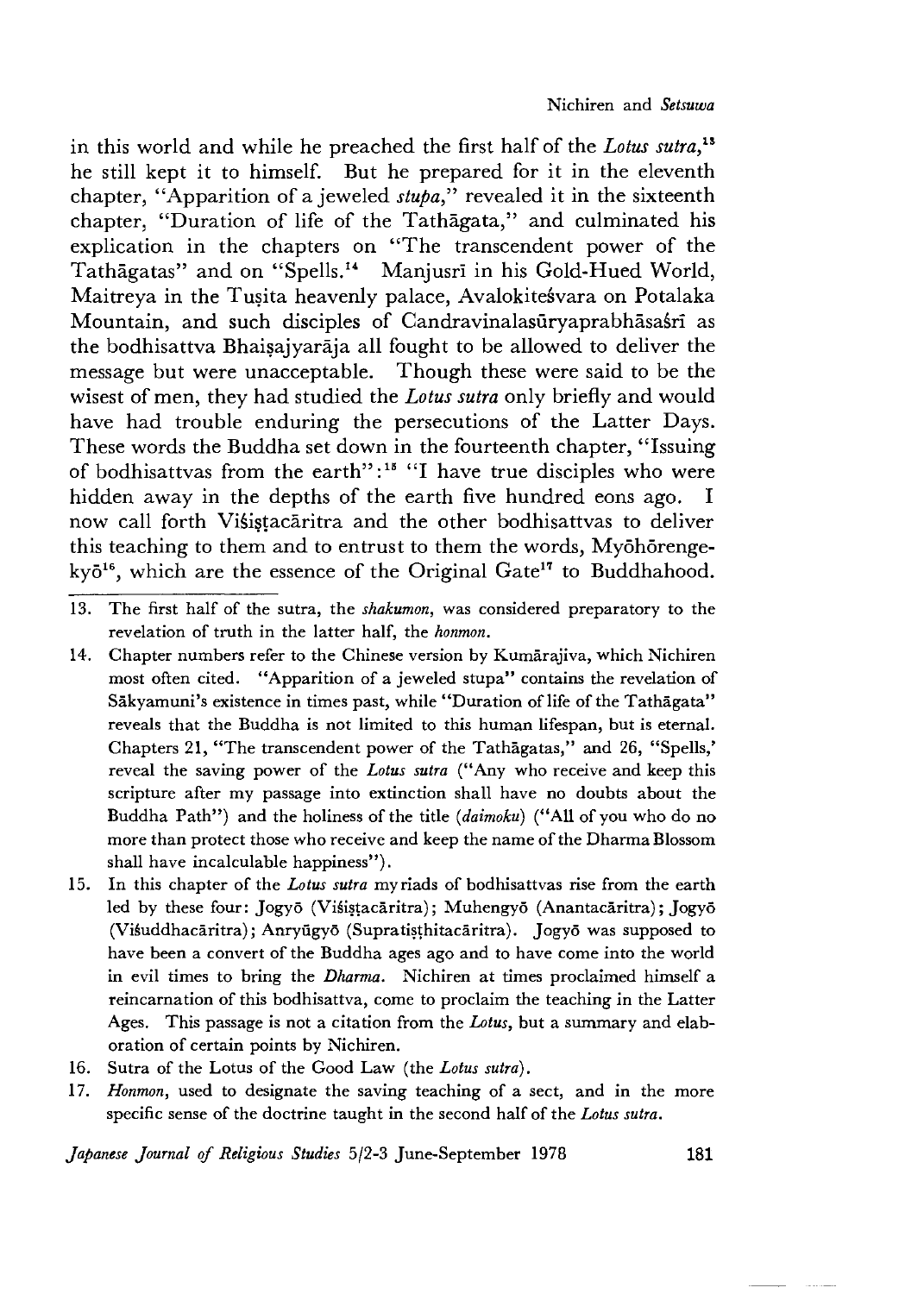This doctrine must not by any means be propagated during the thousand years of the True Law after my death, nor during the thousand years of the Imitation Law. At the beginning of the Latter Days when heretics fill the land, all the heavens will be angered, comets will shoot across the sky, and the earth will rumble like waves crashing on shore. Such terrible disasters as droughts, fires, floods, high winds, epidemics, plagues, famines, and armed riots will occur without number. At that time when every man will wear armor and carry a bow and arrows; when all Buddhas, bodhisattvas, and good gods of heaven will have exhausted their powers; when the bodies of men falling into the deepest hell will be thick as falling rain; if you gird your body with this five-word mandala and lodge it in your heart, all rulers will be able to aid their countries and the people will escape tribulation. Moreover, in future lives they will escape the great fires of hell."

While Nichiren is not the bodhisattva Visistacaritra, that I should know all this must be, I believe, the plan of this bodhisattva. I have spoken thus the past twenty years or so. Of the one who is to propagate this teaching it is said: "This scripture has many enemies even now when the Tathagata is present; how many more will there be after his nirvana,"18 and "All beings are full of hatred, and belief is difficult."<sup>19</sup> The first enemies of the teaching and its bearers are rulers of nations, of districts and towns, stewards and proprietors and all the people. The second and third are priests who bring complaints, and ascetics who slander or abuse the prophet of the teaching or who attack him with swords and sticks.

Although the Tojo district of Awa is remote, it may be thought of as the center of Japan. This is because the great goddess Amaterasu appeared there. Long ago she manifested herself in Ise province, but the ruler's deepest devotion was turned to the Hachiman and Kamo Shrines, and his devotion to Amaterasu was shallow. At that time, when Amaterasu was angered, there lived a man called Minamoto Yoritomo, General of the Right. He wrote a pledge of faith in Amaterasu and presented it to a priest, Oka Kodayū, who secreted it in the Outer Shrine at Ise. It is because this pleased Amaterasu that Yoritomo became the general who took all Japan into his grasp. Did this great goddess leave Ise to settle in Tojo of

<sup>18.</sup> *Lotus sutra*, chapter 10, "The preacher."

<sup>19.</sup> *Lotus sutra,* chapter 13,"Peaceful life."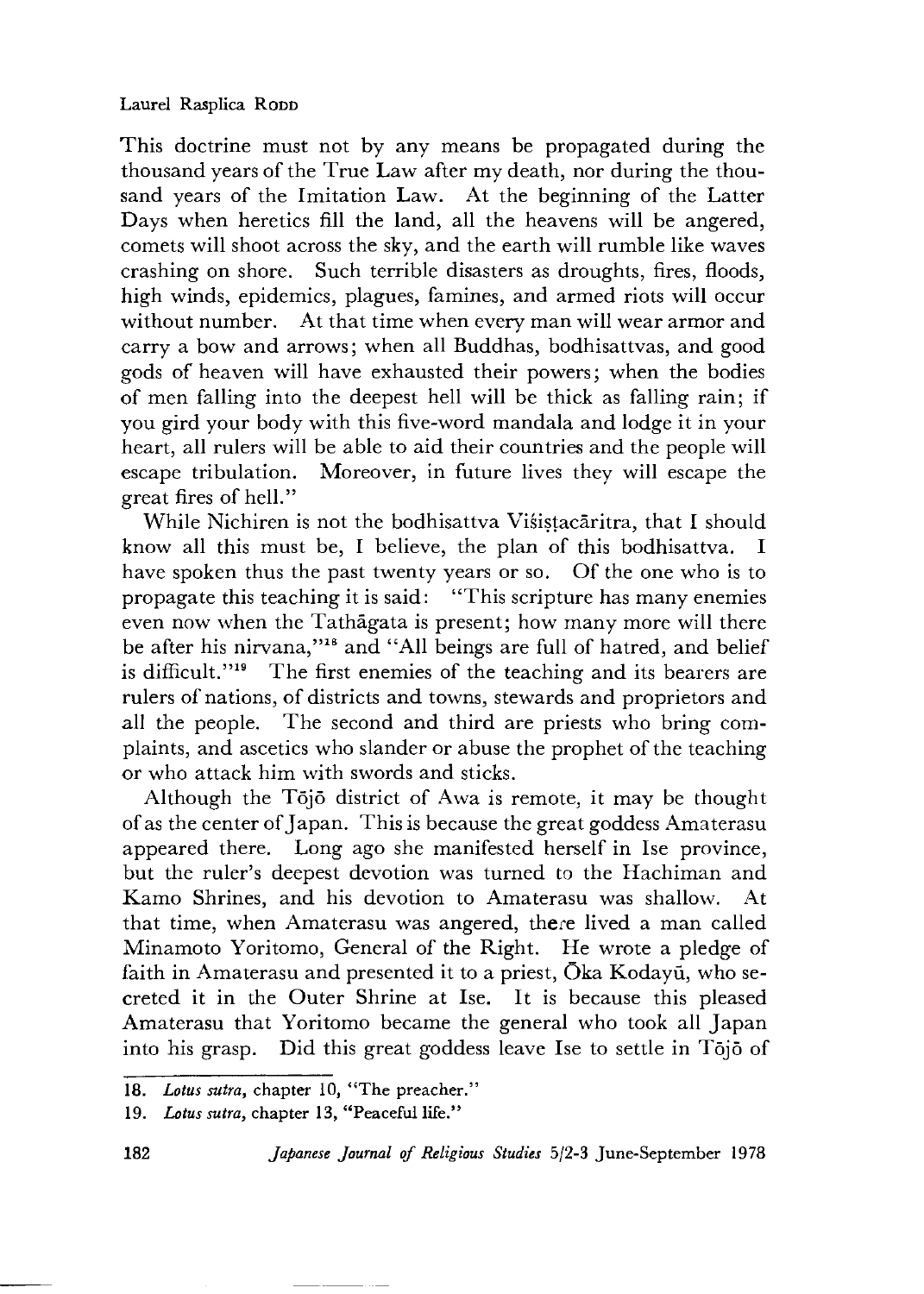Awa when he decided on that district as her dwelling? There is another such example: the bodhisattva Hachiman long ago dwelt in the West, then moved to Otoko Mountain in Yamashiro Province and now dwells in Tsurugaoka in Kamakura, Sagami Province.

Of all the places in the world, Nichiren first preached the True Teaching in the same Tojo of Awa Province in Japan. Consequently, the steward of that area became my enemy. He and his followers attacked me and half his forces were lost. Your family is given to foolish lies, sometimes believing me, sometimes attacking me $$ thoroughly inconstant. When I was in disfavor, they soon abandoned the *Lotus*. This is why I have always preached that the *Lotus* is "difficult to believe, difficult to understand''20 on every occasion. If I should send a *honzon* because of my debt to your family, the ten rāksasi would surely think this favoritism on my part. If in accordance with the *sutra* I do not give the *honzon* to unbelievers,I will avoid favoritism, but Oama will not understand her misdeed, I fear, and will bear a grudge against me. Therefore, I have written my scruples to Suke no Ajari and had him take the letter to Oama.

Although you have been sympathetic to your mother-in-law in her vacillations, your faith is known. While I was on Sado and during the time I have been here, you have corresponded with me now and then, and never have you shown signs of faltering. Therefore, I am sending you a *honzon.* I feel as though I am treading on thin ice or confronting a great sword.

Let me make my reasoning a little more clear. When I was in disfavor in Kamakura,999 out of 1,000 followers lost faith, but now that the persecutions have lessened, these people have come back in repentance. Of course, your mother-in-law means more to me than these, but, while I am very sorry, I cannot return flesh to the bones. I shall forever say that one must not turn one's back on the *Lotus sutra.*

> Respectfully, Nichiren

 $16$  February<sup>21</sup>

<sup>20.</sup> *Lotus sutra,* chapter 10, "The teacher."

<sup>21.1275.</sup>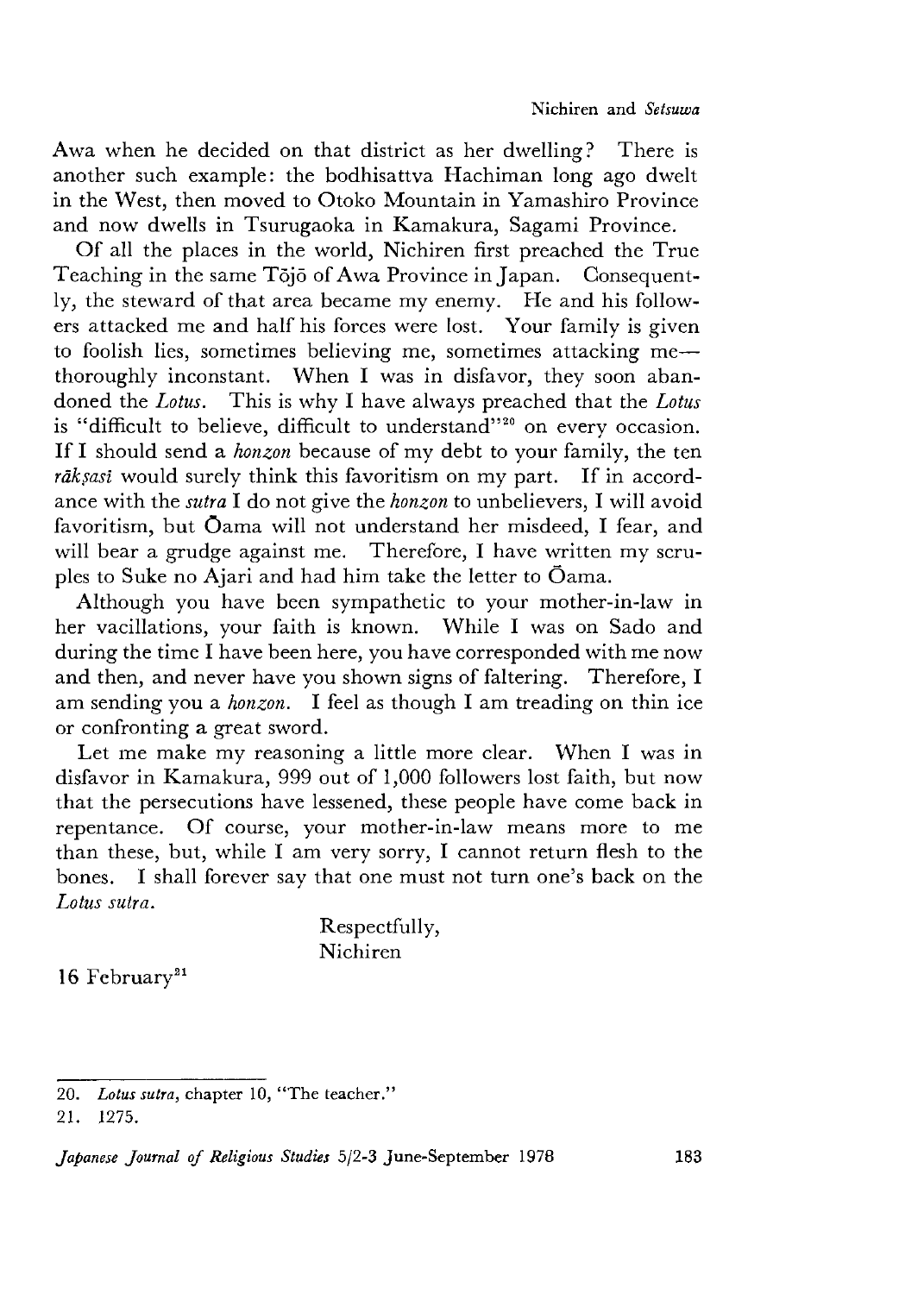## GLOSSARY

| biwahōshi 琵琶法師         | nikki 日記                   |
|------------------------|----------------------------|
| Ch'uan teng lu 傳燈録     | sekkyōsha 説経者              |
| Fa hua ch'uan chi 法華傳記 | Senjūshō 撰集抄               |
| Genji monogatari 源氏物語  | setsumeiteki 説明的           |
| Heike monogatari 平家物語  | setsuwa bungaku 説話文学       |
| hijiri 聖               | shakumon 迹門                |
| Hokke hyakuza 法華百座     | Shijū hyakuinnenshū 和聚百因縁集 |
| honmon $\pm$ [1]       | shōdō 唱導                   |
| honzon 本尊              | shōdōshi 唱導師               |
| <i>Hui-li</i> 慧立       | Tao-yuan 道原                |
| Jikkinshō 十訓抄          | Tz'u en ch'uan 慈恩傳         |
| jitō 地頭                | Uchigikishū 打聞集            |
| Kankyo no tomo 関居友     | wakankonkōbun 和漢混淆文        |
| mappo 末法               | zuihitsu 随筆                |
| Nihon ryōiki 日本霊異記     |                            |

## REFERENCES

|                                                      | KADOKAWA Motoyoshi and SUGIYAMA Hiroshi 角川源義・杉山博                |
|------------------------------------------------------|-----------------------------------------------------------------|
| 1967                                                 | Nihon bungaku no rekishi 日本文学の歴史 [His-                          |
|                                                      | tory of Japanese literature], 12 vols. Tokyo:                   |
|                                                      | Kadokawa Shoten.                                                |
| KIKUCHI Ryōichi 菊地良一                                 |                                                                 |
| 1968                                                 | Chūsei no shōdō bungei 中世の唱導文芸 [The art                         |
|                                                      | of preaching in the middle ages]. Tokyo:                        |
|                                                      | Kőshobö.                                                        |
| MILLS, D.E.                                          |                                                                 |
| 1970                                                 | A collection of tales from Uji. Cambridge: Cam-                 |
|                                                      | bridge University Press.                                        |
| Risshō Daigaku Nichiren Kyōgaku Kenkyūjo 立正大学日蓮教学研空所 |                                                                 |
| 1971–73                                              | Showa teihon Nichiren shonin ibun 昭和定本日蓮                        |
|                                                      | 聖人遺文 [Shōwa edition of Nichiren manu-                           |
|                                                      | scripts], 4 vols. Minobu: Sōhonzan Minobu                       |
|                                                      | Kuonji.                                                         |
| RUCH, Barbara                                        |                                                                 |
| 1977                                                 | Medieval jongleurs and the making of a                          |
| 184                                                  | Japanese Journal of Religious Studies 5/2-3 June-September 1978 |

 $\sim 10$